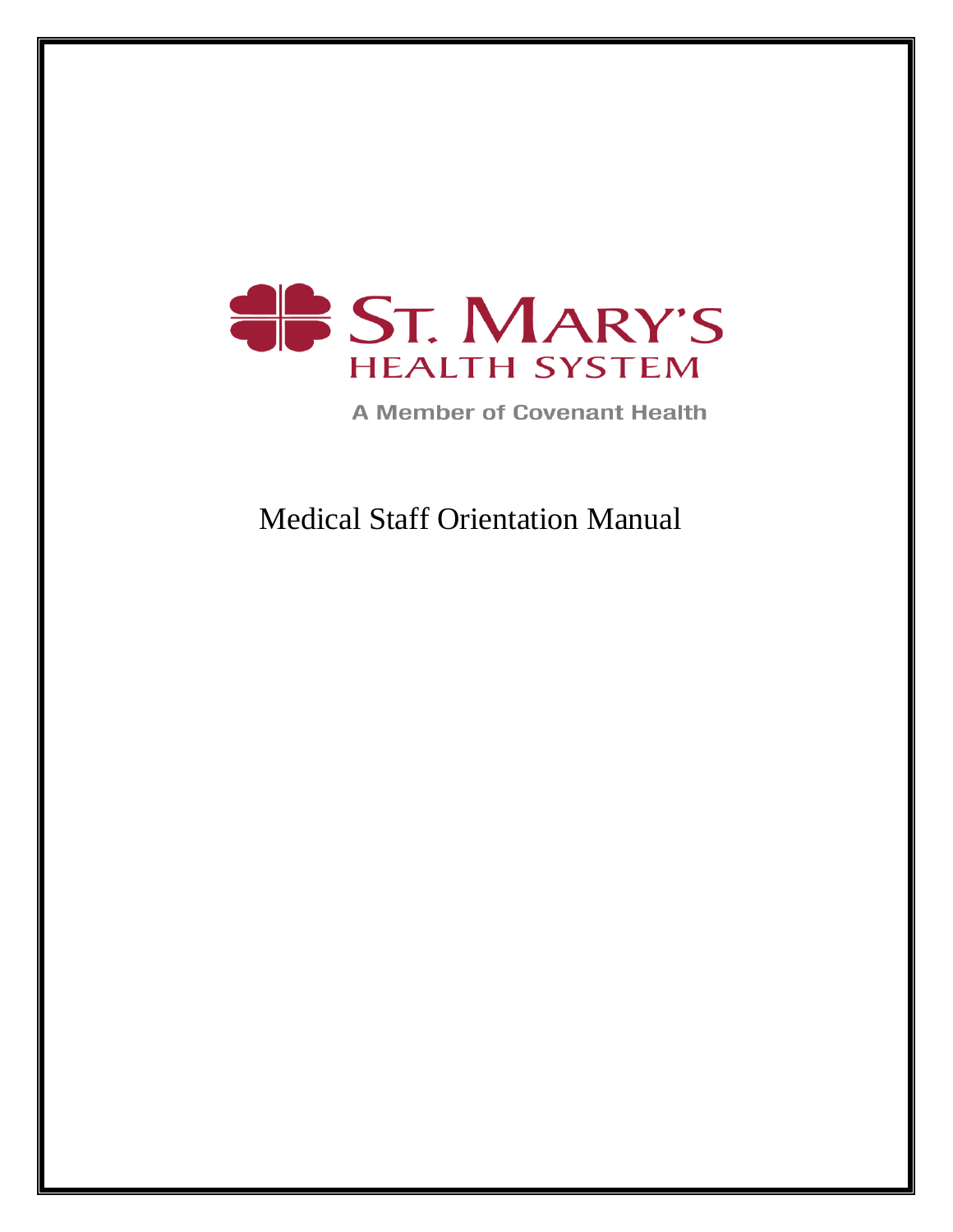# **Table of Contents**

| Fire Safety in Surgical Services. | 23 |
|-----------------------------------|----|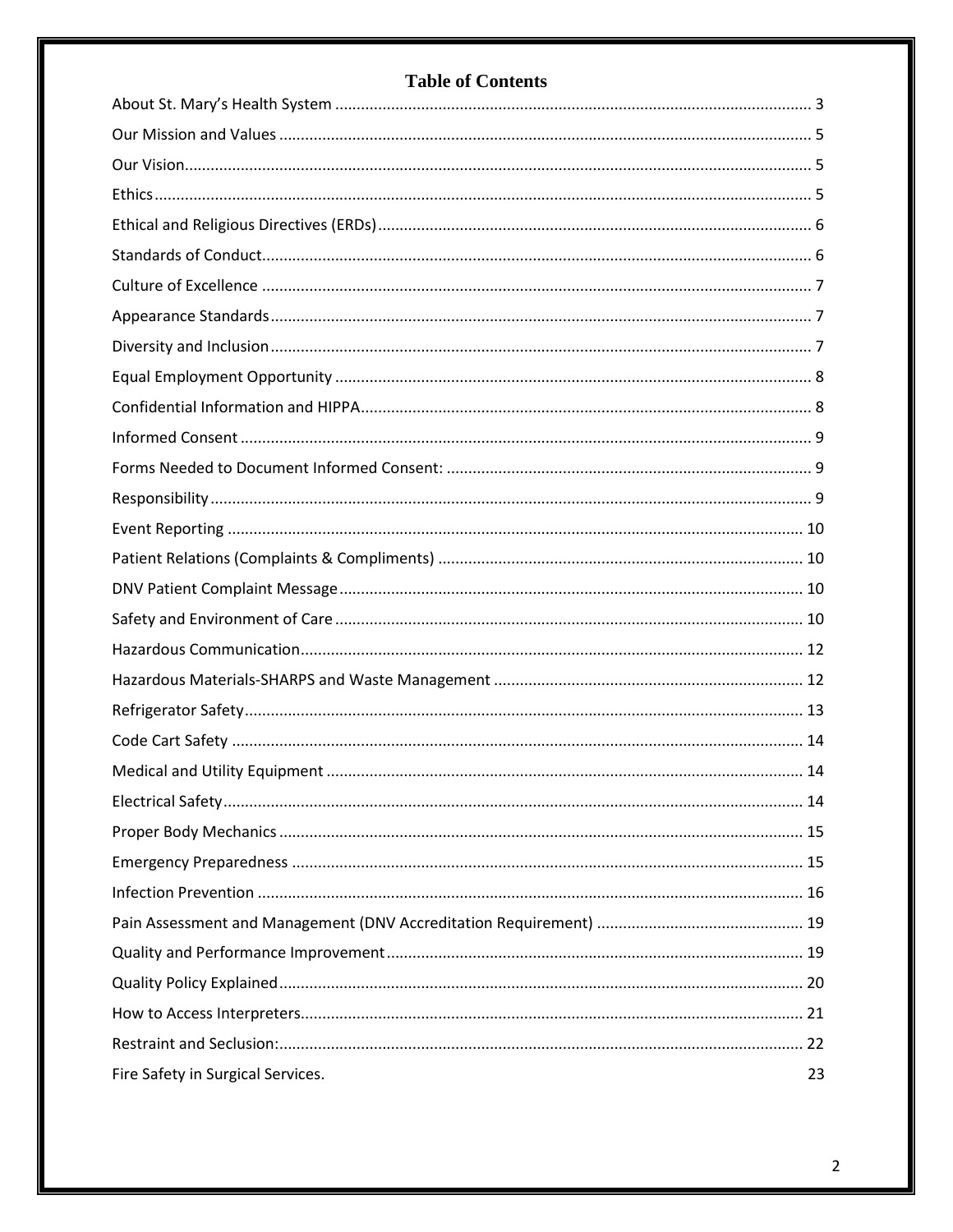Congratulations, you have been selected as our teammate, based on your skills and professionalism, to work with one of the industry's leaders in healthcare.

## *About St. Mary's Health System*

<span id="page-2-0"></span>There are certain expectations and guidelines that need to be followed while working at St. Mary's Health System. This handbook will provide you with detailed information to help you succeed.

With a calling from God and the vision of St. Margeurite D'Youville, the Sisters of Charity of St. Hyacinthe extended their ministry of care to St. Mary's Health System, Lewiston, Maine in 1888. To all those in need, we provide compassionate, high quality holistic healthcare. We pledge to continue our Mission as the leader of compassionate service, remaining a pillar of healing, while responding to the ever-changing needs of our communities.

Founded in 1888 by the Sisters of Charity of St. Hyacinthe purchased a house on Sabattus Street along with 36 acres of land all owned by Mrs. Sara Golder. The Golder house became a 30-bed hospital with an addition that lodged the sisters and 40 orphans. This hospital, the first in Lewiston/Auburn and the first Catholic hospital in Maine became known as the Sister's Hospital, the French Hospital, or the Catholic Hospital.

The need for a larger hospital became clear and in 1902 a separate hospital was built to hold 150 beds and 25 bassinets. A radiology department was added in 1903. In 1908 the name officially became St. Mary's General Hospital, and the St. Mary's School of Nursing was established. By 1925, a house on the corner of Golder and Sabattus Streets was remodeled and became the Nurses' Residence.

Realizing that there was a need to care for the poor, sick and infirm elderly, the sisters built the Marcotte Nursing Home in 1928 with a donation of \$120,000 from F.X. Marcotte. One wing of this building was devoted to the care of the elderly with 200 beds; the southern wing called St. Joseph's Orphanage was home to 250 girls.

By 1939, St. Mary's Hospital had 150 patients and 43 Grey Nuns; Marcotte Home had 200 elders, 35 sisters and 1 BO girls; the School of Nursing housed 60 students.

In 1960, a major two-wing expansion to the hospital included two surgical units and increased the bed capacity to 233. In 1969 a Mental Health Unit was added, and in 1975 an Intensive Coronary Care Unit was opened along with a new Radiology Department.

Growth continued in the 1980s: a Chemical Dependency Unit in 1981; CT scanning in 1982 and laser surgery in 1983. In 1984 a new nursing home named d'Youville Pavilion was built with 280 beds. The former Marcotte Home was converted to 125 units of independent living space.

In1986 an Adolescent Chemical Dependency Unit was opened and the following year the School of Nursing closed. In 1989 Community Clinical Services, a primary care physician network, was initiated.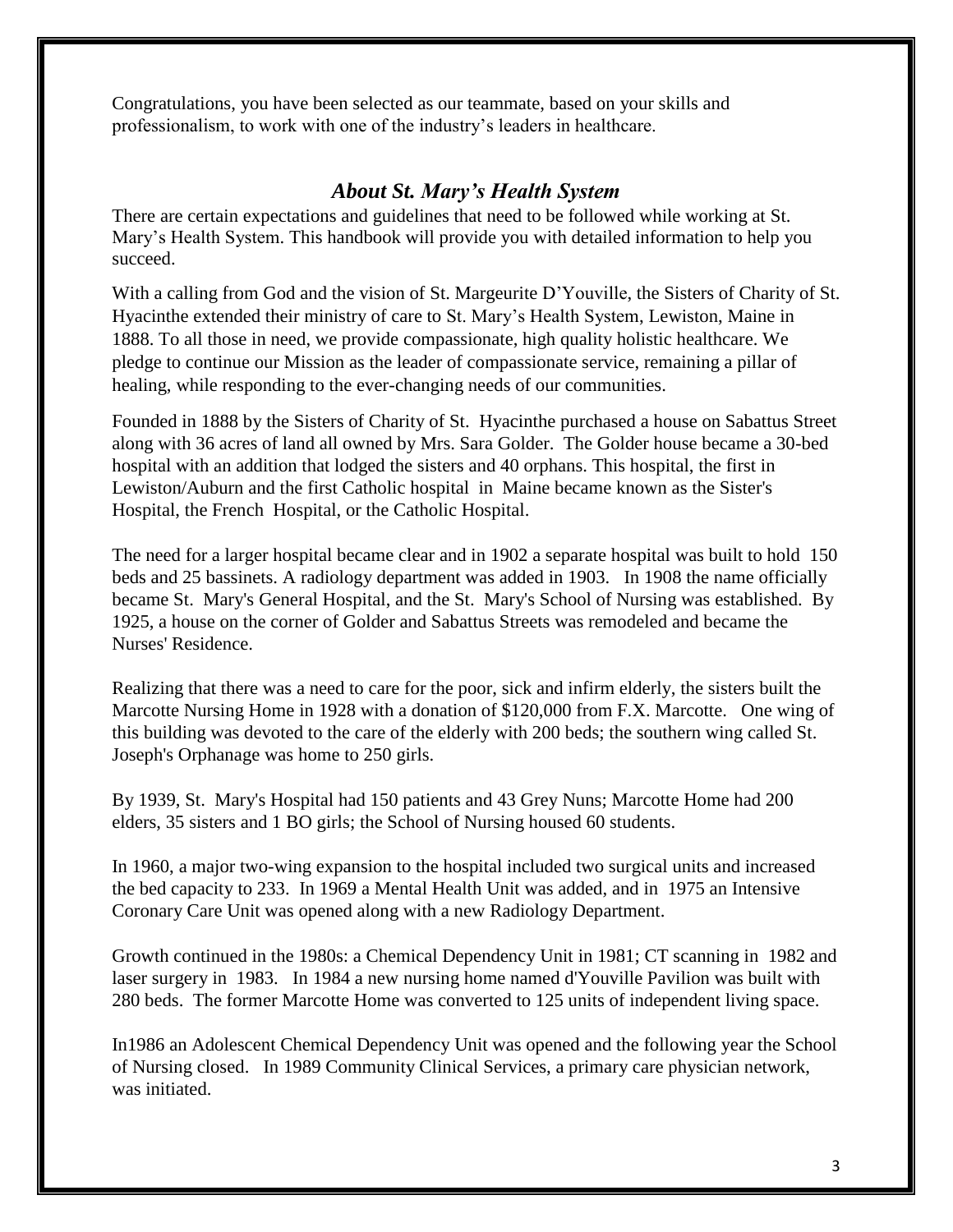The growth in the 1990s shows the commitment of Sisters of Charity Health System to offer the best in acute, behavioral, and elder services to Central Maine. In 1991, St. Mary's General Hospital became St. Mary's Regional Medical Center and an adolescent psychiatry unit was established. In 1992, Genesis, a home for adolescent boys with behavioral problems, opened, and, a year later, Raphael House for people with AIDS was established. In 1994, the Parish Nurse Program brought health care education, advocacy and support to our parish communities.

The Sleep Lab, the Chest Pain Center, Open Airways and the Brain Attack Team were introduced in 1995. In 1996 a child psychiatric unit was added, along with the Neuroscience Center, the Breathing Center and the Transitional Care Unit at d'Youville. Community Clinical Services grew to include 27 physicians.

This long and wonderful history is a tribute to the many women and men who, over the years, have worked to keep alive the spirit of St. Marguerite d'Youville. It is also a challenge to those who continue the spirit of our Foundress today.

We are a member of [Covenant Health,](http://www.covenanthealth.net/) a faith-based, Catholic regional health delivery network and a leader in values-based, not-for-profit health and elder care. Covenant consists of hospitals, skilled nursing and rehabilitation centers, assisted living residences, and community-based health and elder care organizations throughout New England.

# *St. Mary's Senior Leadership*

- Steven Jorgenson, Senior Vice President, Covenant Health/President, St. Mary's Health System
- Douglas Smith, MD, Chief Medical Officer
- Patricia Scherle, Chief Nurse & Vice President, Patient Care Services
- Philip Hickey, President, d'Youville Pavilion
- Donald Bevers, Chief Financial Officer
- Heather Skolfield, Vice President Operations/IMG
- Elizabeth Keene, Vice President, Mission Integration

## *Department Chairs*

- Michael E. Kelley, MD Behavioral Services
- Maureen Perdue, DO Women & Children's Services
- Douglas Smith, MD Family, Internal & Subspecialty Medicine
- Rachel Kerbner, MD ElderCare Services
- Matthew Recker, MD Diagnostic Services
- Carl Ramsay, MD Emergency Services
- Jeffrey Davila, MD Surgical Services
- 

## *Medical Staff Office*

**The Medical Staff Office is located on St. Mary's Campus, 1st floor/Administration Suite and is staffed Monday through Friday from 8:00 a.m. to 4:30 p.m. The office phone number is 207-777-8591; fax is 207-777-8803.**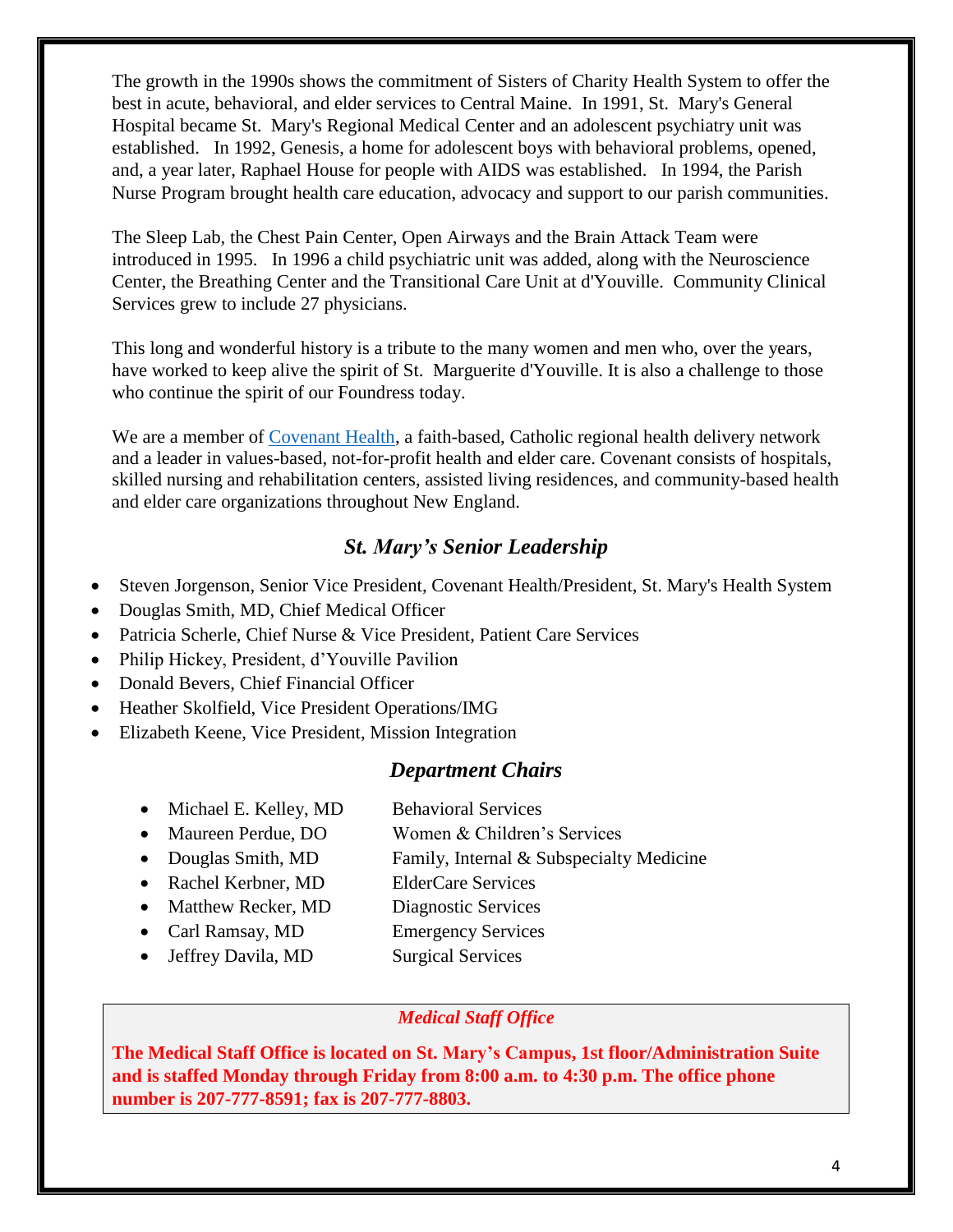### *Our Mission and Values*

<span id="page-4-0"></span>"We are a Catholic Health Ministry, providing healing and care for the whole person, in service to all in our communities."

St. Mary's Health System believes in its Mission and continues to manifest our values in our daily operations. We work as "one team with one Mission and goal: care for the sick and keep our community healthy." There is a culture of respect and support in all our departments which helps our employees to flourish and be at their best always.

#### **Compassion**

We show respect, caring and sensitivity towards all, honoring the dignity of each person, especially the poor, vulnerable and suffering

#### **Integrity**

We promote justice and ethical behavior, and responsibly steward our human, financial and environmental resources

#### **Collaboration**

We work in partnership, dialogue and shared purpose to create healthy communities

#### **Excellence**

<span id="page-4-1"></span>We deliver all services with the highest level of quality while seeking creative innovation.

#### *Our Vision*

We strive to be a regional pacesetter delivering highly advanced, faith-based healthcare and will develop a sustainable community health system which:

- Improves the experience of care
- Improves the health of our community
- And reduces the per-person cost of healthcare

This system will provide major, relevant contributions to the re-shaping of regional healthcare for acute, outpatient and long-term care for Covenant's community members.

#### *Ethics*

<span id="page-4-2"></span>Ethical issues may arise from conflicts or concerns that patients, family or staff experience during treatment of a patient. If efforts to resolve an ethical problem by the physician, patient, family member or professional staff come to an impasse, consultations are encouraged.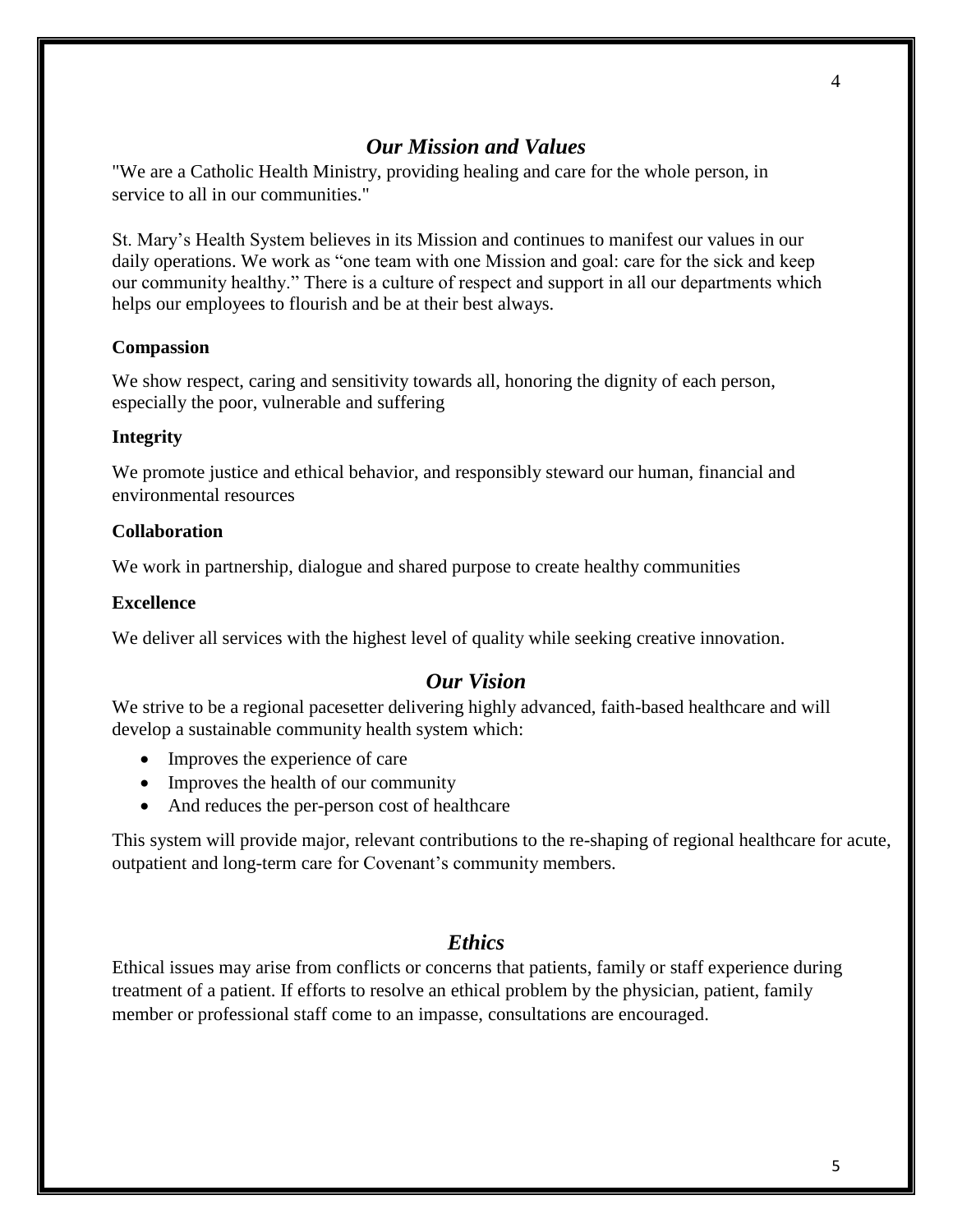Recognizing that "ethics" is the responsibility of every employee at St. Mary's Health System, the hospital Ethics Committee and the department of Mission Integration are pleased to offer several resources.

### **How is a Consult Requested?**

Please contact the System Ethicist, Susan Belanger at 755-3002. On nights, weekends or holidays, initial contact is made through the House Supervisor who can be reached through the switchboard at "0.". Staff members will help facilitate access when requested.

# *Ethical and Religious Directives (ERDs)*

<span id="page-5-0"></span>In our commitment to those we serve, we promote behaviors consistent with our Mission and core values. As a Catholic ministry, we comply with the Ethical and Religious Directives for Catholic Health Care Services, developed and approved by the Committee on Doctrine of the United States Conference of Catholic Bishops (USCCB). Physicians are expected to understand and comply with the directives.

Any questions about the ERDs should be referred to members of the leadership team such as your Supervisor, Manager or Director or Covenant Health Organizational Integrity Officer at *1- 978-654-6363 or Hotline: 1-877-631-0013*

The ERDs are available online at [http://www.usccb.org/about/doctrine/ethical-and-religious](http://www.usccb.org/about/doctrine/ethical-and-religious-directives/upload/ethical-religious-directives-catholic-health-service-sixth-edition-2016-06.pdf)[directives/upload/ethical-religious-directives-catholic-health-service-sixth-edition-2016-06.pdf](http://www.usccb.org/about/doctrine/ethical-and-religious-directives/upload/ethical-religious-directives-catholic-health-service-sixth-edition-2016-06.pdf)

# *Standards of Conduct*

#### <span id="page-5-1"></span>**Quality of Care**

Provide high quality care, make every effort to render care and provide services that are both appropriate and tailored to the unique needs of each person.

#### **Compliance with Laws and Regulations**

Conduct business in accordance with applicable laws, regulations and professional standards. Billing and Coding.

Properly coding and billing the services provided in accordance with applicable rules and regulations.

#### **Conflicts of Interest**

Precautions to avoid conflicts of interest, or the appearance of conflicts of interest during duty performance within the organization.

#### **Human Resources**

Share a responsibility for treating our fellow employees fairly and free from harassment or abuse.

#### **Environment of Care**

Safe and effective environment of care is everyone's responsibility.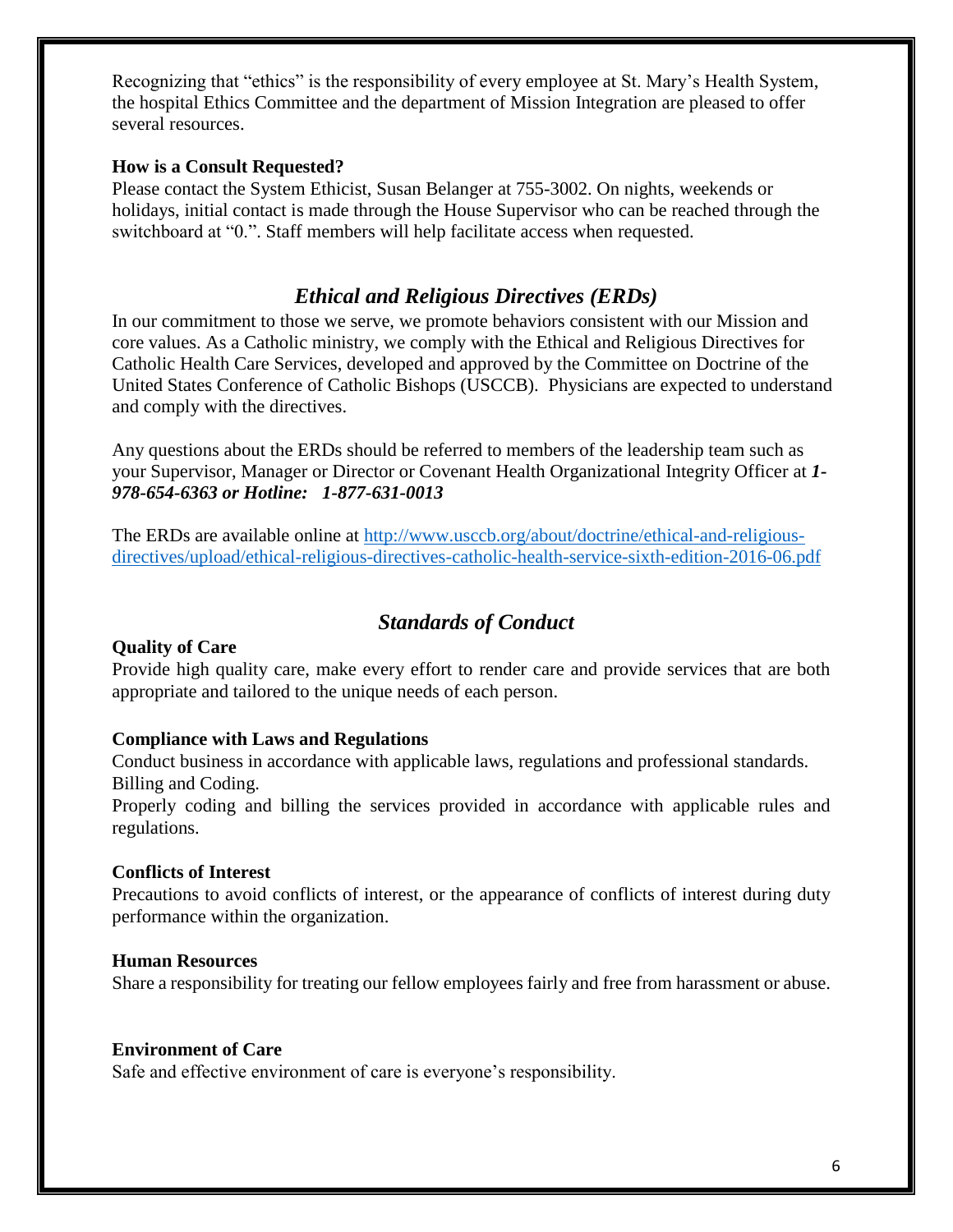#### **Safeguarding Resources and Assets**

Preserve and protect our organization's assets and others' assets entrusted to us against loss, theft or misuse.

# *Culture of Excellence*

#### <span id="page-6-0"></span>**The Patient –Staff Experience - "Caring for others as we would want to be cared for"**

St. Mary's Health System practices customer service through the framework of principles based on the expressed needs of our patients and what they most desire to receive from their caregivers. These principles guide our service behavior and interactions with patients, guests and each other.

**Simple:** Always address patients, families and staff by smiling and then stating, **"Who** you are, **What** you are doing, and **Why** you care".

**Doable:** Always engage patients, families and staff by asking them, "What is the most important thing I can do for you today/now?"

**Meaningful:** Always end conversations with patients, families and staff by stating: **"It is my pleasure."** Caring for others is a privilege beyond our tasks, jobs and responsibilities.

**Sustainable:** Always give your full attention "one patient at a time, every time." This is the key to consistency and quality in extending care.

**Transferable:** Always come prepared to live "St. Joseph's Mission" every day and invite others to do the same. The more you live in the light of these principles, the more you experience the positive blessings of a Mission-based experience.

### *Appearance Standards*

<span id="page-6-1"></span>As a St. Mary's Health System staff member (even if only temporary) you are an important part of the Hospital's public image. Your department dress code identifies you as staff, and your courteousness and efficiency contribute greatly to the quality of care provided to our patients and visitors. Ask your supervisor for the department's dress code guidelines specific to the area in which you work.

## *Diversity and Inclusion*

<span id="page-6-2"></span>St. Mary's Health System encourages diversity in its workforce. We respect cultural differences without regard to color, race, religion, sexual orientation, age, education, nationality, disability, gender and levels of skills. Each staff member is to make the most of his/her talents and provide the highest level of service to our customers.

Diversity and Inclusion is not a program; it is a way of life that is embedded in our Mission and our culture. A diverse workforce helps better serve our increasingly diverse customer base.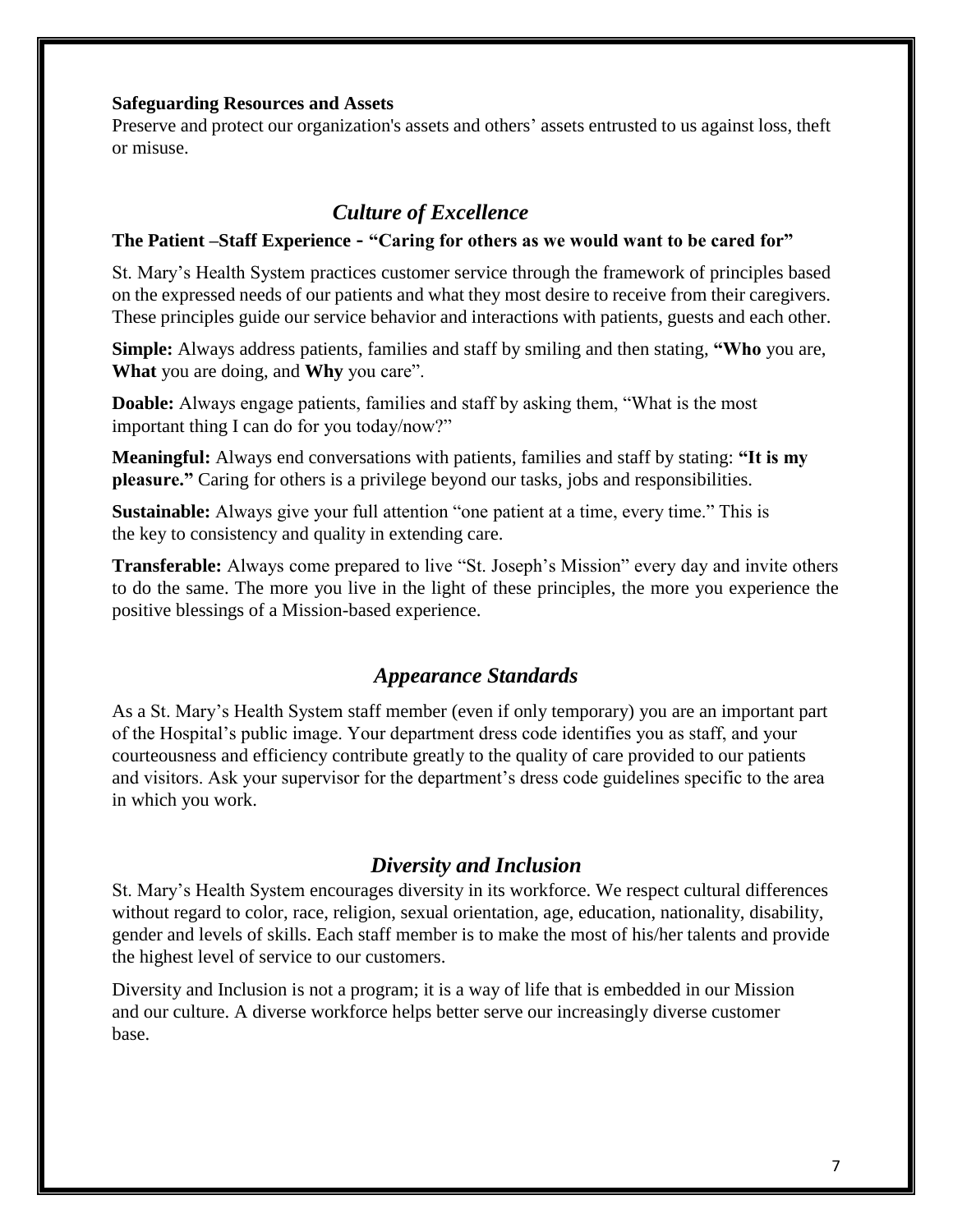# <span id="page-7-0"></span> *Equal Employment Opportunity*

St. Mary's Health System provides equal employment opportunities to applicants and existing employees without regard to race, color, gender (except where gender is a bona fide occupational qualification), age, marital status, national origin, and disability or veteran status. To that end, we exercise fairness in advertising, recruitment, applicant selection, training, compensation, promotions, demotions, transfers, layoffs and terminations. It is the responsibility of every staff member at St. Mary's Health System to conform to and support this policy.

# *Confidential Information and HIPPA*

<span id="page-7-1"></span>HIPPA is the Health Insurance Portability and Accountability Act (Federal Law) that was developed in order to implement a national, uniform system of keeping patients records secure and private, as well as implementing a faster way to process health care claims. In addition, State and federal law provides for special legal protection of mental health records, HIV status, substance abuse treatment records, and patient safety information about individual patients and providers. Below is a brief description of important aspects of these laws that you should be aware of, even if you do not deal directly with these issues.

- PATIENT INFORMATION Only access, use or disclose, on a legitimate "need to know" basis, patient information for activities related to treatment, payment, and health care operations on behalf of the company. ALWAYS maintain the privacy of our patients' information.
- **.** MINIMUM INFORMATION Only access, use or disclose the minimum information necessary to perform our designated role regardless of the extent of access provided.
- NOTICE OF PRIVACY PRACTICE Staff will provide patients with a Notice of Privacy Practices, which will inform patients of their rights with respect to protected health information as well as St. Mary's Health System legal duties.

RELEASE OF INFORMATION – Do not release information for purposes other than treatment, payment, and health care operations without written authorization from the patient, except as required by applicable federal, state, or local laws and regulations. When patients come to St. Mary's Health System they expect and trust their privacy and confidentiality will be protected. Patients have the right to come to the hospital without fear that information about them or their illness will be passed on to others. **Any breach of confidentiality, no matter how minor it may seem, is grounds for immediate dismissal for employees and non-St. Mary's Health System Staff.**

## **REMEMBER:**

NEVER use anyone else's computer password

NEVER give anyone else your computer password

ALWAYS be careful when faxing patient information – Use a cover sheet, and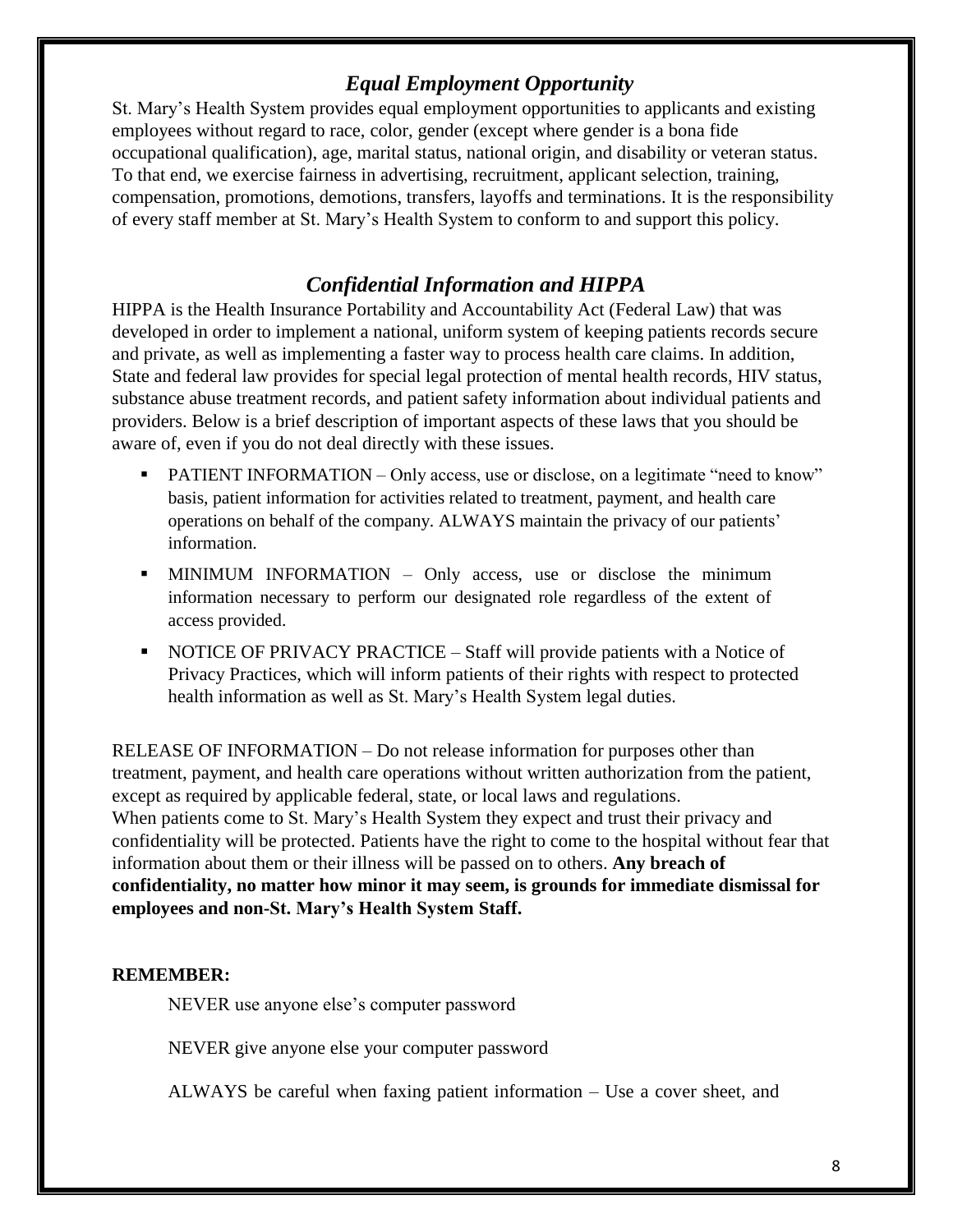check the number before you press send

NEVER access patient data that is not needed to fulfill your job duties, including information on YOU, your family members, friends, or co-workers

ALL information is kept confidential

NEVER discuss a patient's problem with anyone other than health care providers and hospital employees treating the patient, the patient, or if the patient cannot make health care decisions on his or her own, with the patient's legally authorized decision maker

NEVER share information from quality assurance and risk management review or Patient Safety Committee or Quality Council with non-hospital personnel. This confidential information should ONLY be shared with authorized hospital personnel.

NEVER offer advice or opinion regarding staff, patients, families or other coworkers; be a sympathetic listener.

NEVER volunteer information about staff

NEVER place documents that show patient's name in plain view; turn upside down.

### *Informed Consent*

<span id="page-8-0"></span>The organization shall obtain **informed written consent** from each patient or authorized representative for the provision of medical and/or surgical care except in medical emergencies. This consent shall include an explanation of **risk, benefits and alternatives** for high-risk procedures, sedation, and participation in research projects.

#### *Forms Needed to Document Informed Consent:*

<span id="page-8-1"></span>Admission to the Hospital: Admission consent is a general consent to perform routine procedures and treatment. However, the patient still has the right to refuse tests and treatments during hospitalization. Patients should be offered explanations of planned treatments, testing and general care, surgical, invasive and other special procedures.

#### *Responsibility*

<span id="page-8-2"></span>The **admitting physician** is responsible for advising patients as to the medical need for hospital admission. The **Admitting Department** or clinical staff in the hospital has responsibility for **securing** the patient's written consent on behalf of the hospital at the time of admission. When a **surgical/ invasive procedure** is being performed, the **practitioner performing the procedure** has the responsibility for obtaining informed consent.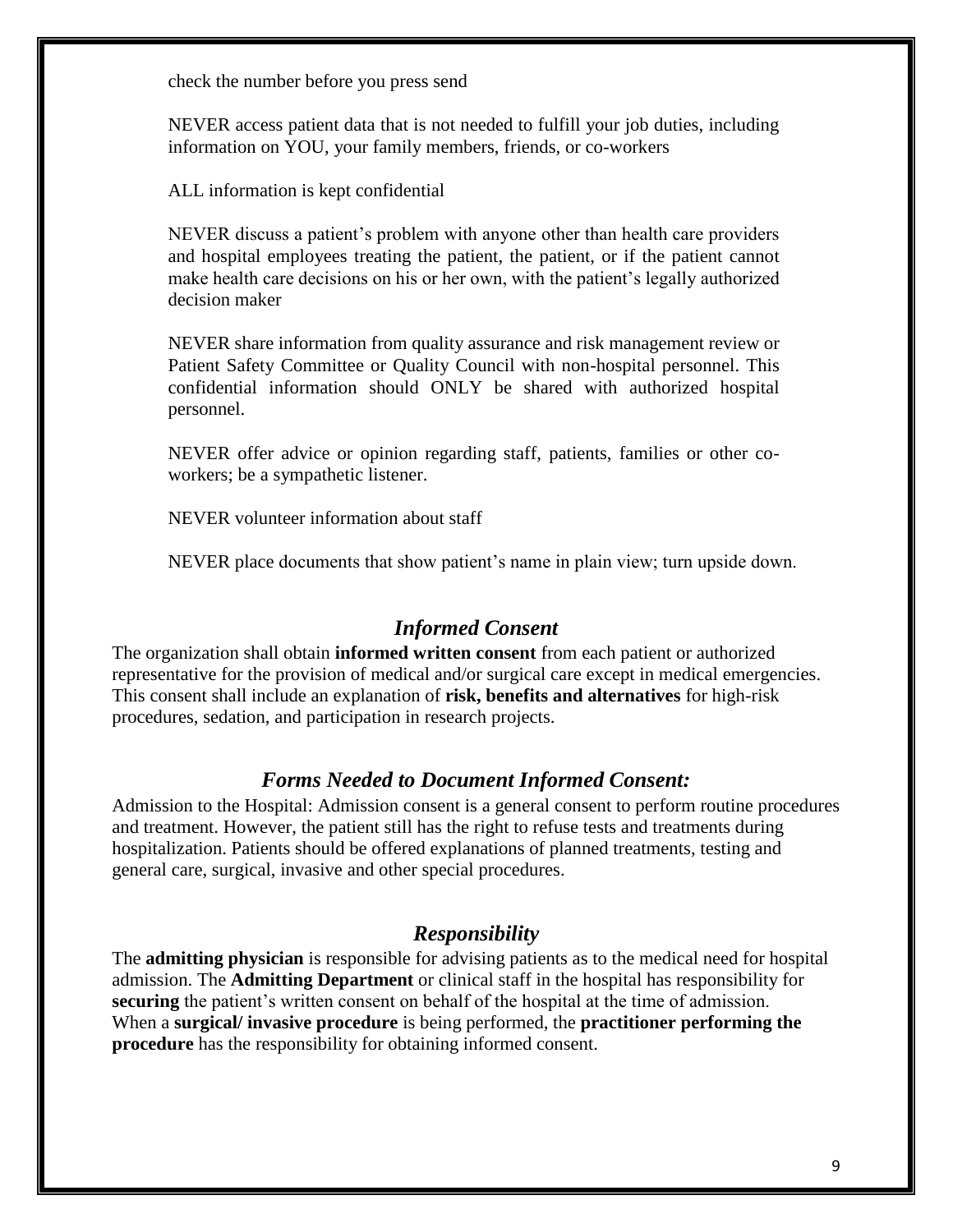# *Event Reporting*

<span id="page-9-0"></span>Anything that has occurred outside the normal, routine activity of the hospital that may or may not have caused injury is reportable. This includes a *"Near Miss." Examples:*

**-** Patient fall **-** Wrong test

**-** Medication error **-** Wrong patient

If you observe or experience anything that you feel is reportable, bring it to the attention of the unit or house supervisor in the area that you are working. The unit leadership can help you complete an electronic event report or connect you with Risk Management.

# *Patient Relations (Complaints & Compliments)*

<span id="page-9-1"></span>Any written documentation received regarding patient complaints should be forwarded to the Patient Advocate (refer to Policy [Grievance Procedure, OIE-01\)](http://stjosephhospital.policystat.com/?lt=gZGPgqhd8qrrYIaOB4josf&next=/policy/1091866/latest/).

# *DNV Patient Complaint Message*

<span id="page-9-2"></span>If you have a concern regarding the quality of care provided to you or someone else, please consider contacting the healthcare organization first and ask to speak with their "patient advocate." It is the responsibility of a "patient advocate" to address grievances against their organizations.

If you are not able to resolve or diffuse the issue with the organization's patient advocate and want to take further action, please call 866-496-9647, or complete the Patient Complaint Report below.

<https://www.dnvglhealthcare.com/patient-complaint-report>

Alternatively, you may also fax the information to DNV at 513-947-1250.

# *Safety and Environment of Care*

# <span id="page-9-3"></span>**In hospital emergencies call 1911, all other sites call 911 Disaster Emergency Codes**

- -Code **Red** Fire
- -Code **Pink** Infant / Child Abduction
	- $\blacksquare$  Notify Security if possible
		- Watch for individuals who fit the description of the abductor Watch for individuals carrying a large purse, bulky package, box, or knapsack Watch for a person carrying an infant
- -Code **Black** Network Failure
- -Code **Blue** Adult Medical Emergency
- -Code **Blue** Pediatric
- -Code **Gray** Combative Person situation, need support
- -Code **Silver**-Active Shooter/Hostage Situation
- -Code **Triage** Potential Internal or External Event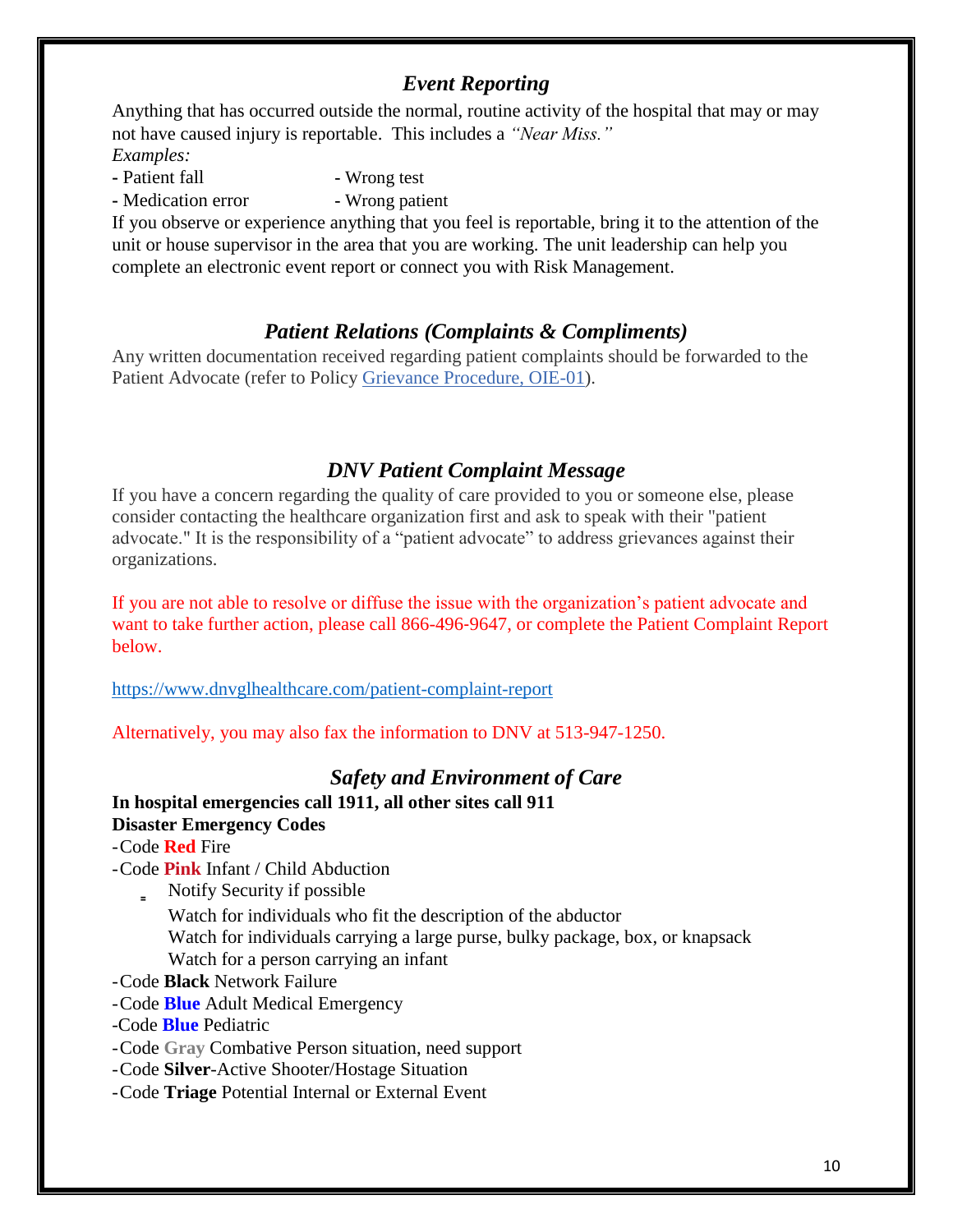- Code **Yellow** Bomb Threat
- -Code **Orange** Hazardous Material Spill or Release
- -Code **Green** Patient Elopement
- -Code **Steel**  Lock/Control Entrance & Exit
- -Mass **Casualty** Prepare to receive patients due to mass casualty in the community

### Code **Red** Fire

When a fire alarm is activated, you will hear the words "CODE **RED**" and the location of the fire announced over the public address system. If the emergency is not in your area, check to see that the smoke barrier fire doors to your area have been securely closed, and resume business as usual while carefully listening for further announcements or instructions relative to the fire emergency**. Do not exit through any smoke or fire door until the emergency has been cleared. It is important to know the location of fire extinguishers, pull boxes, and fire exits in your area, beginning with your first day of training**. If you have any questions, ask your staff contact.

#### **Critical Actions When You Discover a Fire (CODE RED)**

When a fire is discovered, there are some important steps that should be taken to protect human life and minimize damage to the facility. These crucial actions may be remembered by the acronym RACE.

**R – Rescue all persons in immediate danger** 

**A – Alert - Activate** the fire alarm,

**C – Contain the fire by closing all doors and windows.** 

#### **E – Extinguish the fire if safe to do so. Evacuate if in immediate danger.**

If the fire is small, you can attempt to extinguish it by smothering it with a blanket, pillow, or use a fire extinguisher.

### **Fire Extinguishers**

Fire extinguishers are located throughout all St. Mary's Health System campuses. They are to be used by anyone if the need arises on small types of fires. The **ABC** extinguisher is used on all types of fires. When using a fire extinguisher, remember the word **PASS**.

- **P – Pull** the pin,
- **A – Aim** the extinguisher at the base of the fire
- **S – Squeeze** the handle,
- **S – Sweep** spray from side to side, while aiming the extinguisher at the base of the fire.

### **Reporting an Unsafe Condition**

- -Unsafe conditions are to be reported to a Manager or Supervisor
- -If dangerous to life and health– notify the St. Mary's Health System Security Department

**-No Heroic Measures: Especially During an Armed Robbery**

### **Security at St. Mary's Health System**

- -Security is available at all hospitals 24/7
- -Late-night workers may receive onsite escorts We provide escorts any time of day or night so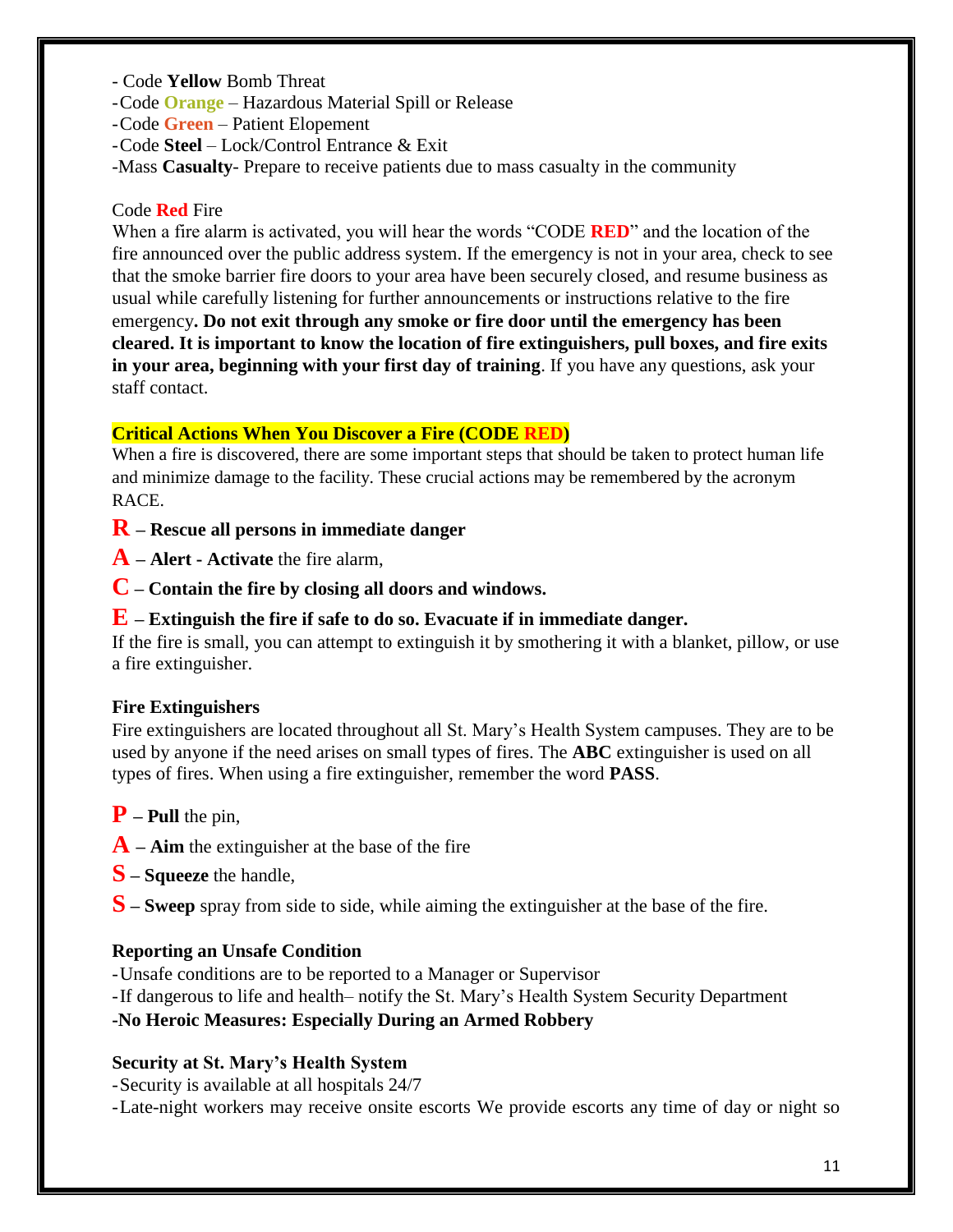long as Security is available.

- -Non-hospital locations dial 911 in an emergency
- -From inside the hospitals, dial 1911 for Security emergencies

#### **Personal Responsibility**

Employees are responsible for:

- -Protecting their personal possessions and valuables
- -Guarding their Employee ID's and computer passwords
- -Protecting Hospital property from unauthorized removal
- -Requesting security escort on weekends and after hours
- -Notify Security of any unsafe conditions
- <span id="page-11-0"></span>-Write down as many details as possible **(***Location, description of person, weapons)*

# *Hazardous Communication*

You have a right to know what risks are presented by chemicals/physical hazards in your workplace. St Joseph Hospital has an established **Hazard Communication Program to** ensure that information about the dangers of all hazardous chemicals used by St Joseph Healthcare system is known by all affected employees.

Each work area has a designated responsible party to:

Maintain a **list of the hazardous chemicals** used or stored in the work area.

Verify all original chemical containers received for use or storage has the manufacturer's label containing the appropriate information attached.

Obtain Safety Data Sheets (SDSs) for the chemicals used or stored in the work area following first-time purchase and ensure access to all employees.

\*\*For any other questions call Facilities Management at 777-8347\*\*

Important Information Regarding SDSs:

Copies of SDSs will be kept either as a hard copy located in the ED or in the work areas where the chemicals are stored or used or maintained online.

In the case of a hazardous (non-radioactive) spill:

Call the Operator 1911 contain the spill; evacuate all persons as appropriate; follow rest Evacuate patients and personnel as appropriate

Stay away from the area and locate the SDS sheet for that chemical as reference for the code ORANGE team.

<span id="page-11-1"></span>Please call Facilities Management at 777-8347 with any questions.

# *Hazardous Materials-SHARPS and Waste Management*

St Joseph Hospital has established, supports, and maintains a program to handle hospital hazardous materials and waste in a safe and efficient manner and in compliance with established regulatory guidelines. It is every department's and employee's responsibility to separate general solid waste, regulated medical waste, pathological waste, sharps, hazardous waste, radioactive waste, and recyclable in the proper manner. See Policy Hazardous Materials and Waste Management.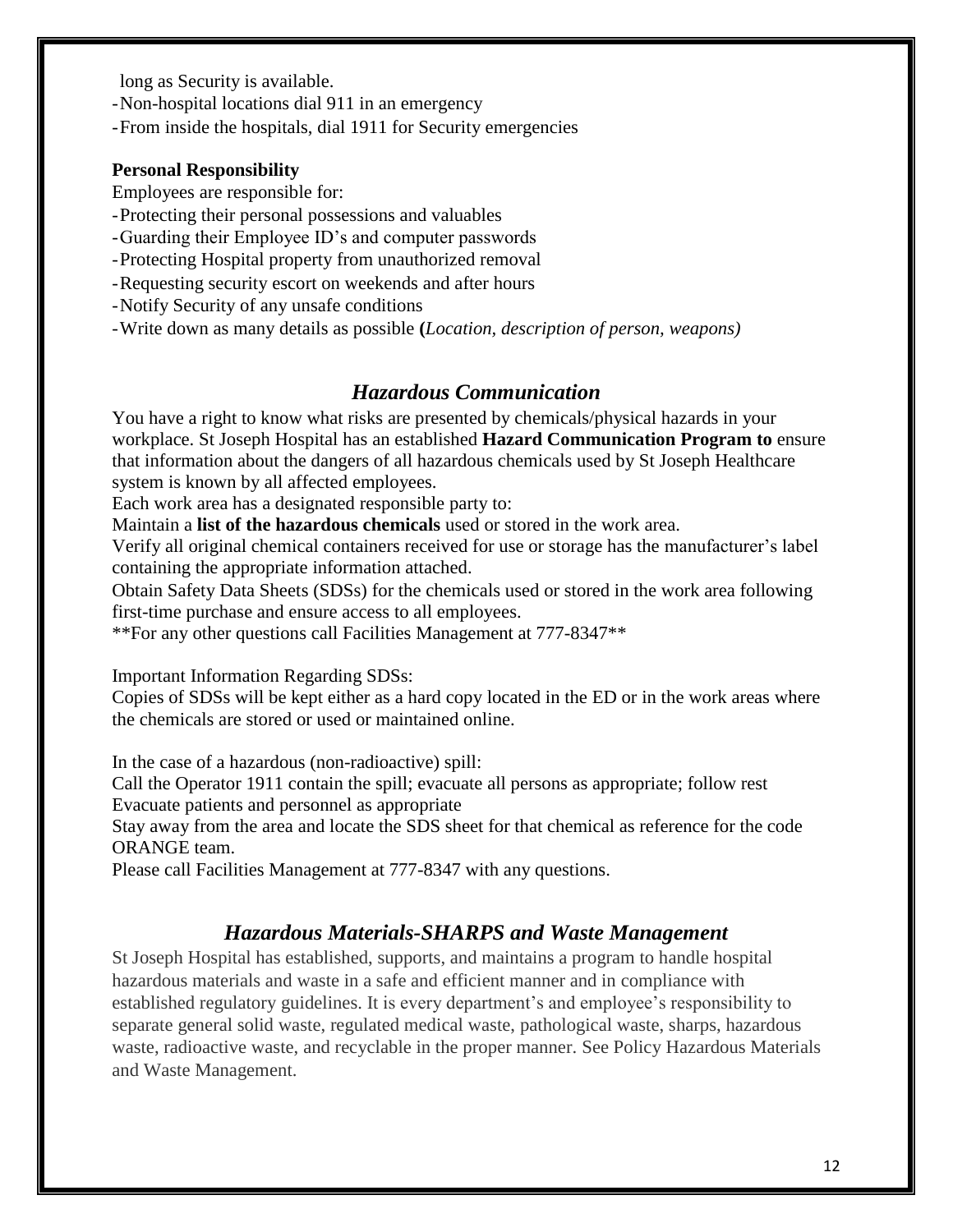### **Patient Rooms:**

After injection, DO NOT recap, break, bend or try to destroy needle.

Immediately dispose of used needles, syringes and blades in the disposal unit located in the room.

DO NOT insert fingers into container opening or place other hand anywhere near opening when disposing of needle and syringe.

An outside vendor replaces all the sharps container twice a week, but if you have a filled sharps container, contact the Environmental Service department so they can change it out.

## **Specialty Areas**

Disposal units in specialty areas shall be the responsibility of that department's staff.

When disposal unit is full, Environmental Services shall secure the container and place it in a Steritub in the soiled utility room or other designated area.

## **Handling**

Environmental Services staff **777-8347** shall transport Sharps containers containing the used needles, syringes and blades from area of generation to the storage area.

### **Exposure Control**

Staff are to report potential blood borne product exposures to the Nurse Supervisor. Blood draws will take place in the ED or at WorkWell when appropriate. Complete a MIDAS entry and Employee Injury/Illness Report

## **Steps to Take if You Are Exposed:**

- 1. Wash the affective area as soon as possible with soap and water.
- 2. Report the injury to your Supervisor.
- 3. Complete a Risk Occurrence Report.
- 4. Report to the Nurse Supervisor as soon as possible for an exposure evaluation.

# *Refrigerator Safety*

#### **Refrigerator Checklist**

<span id="page-12-0"></span>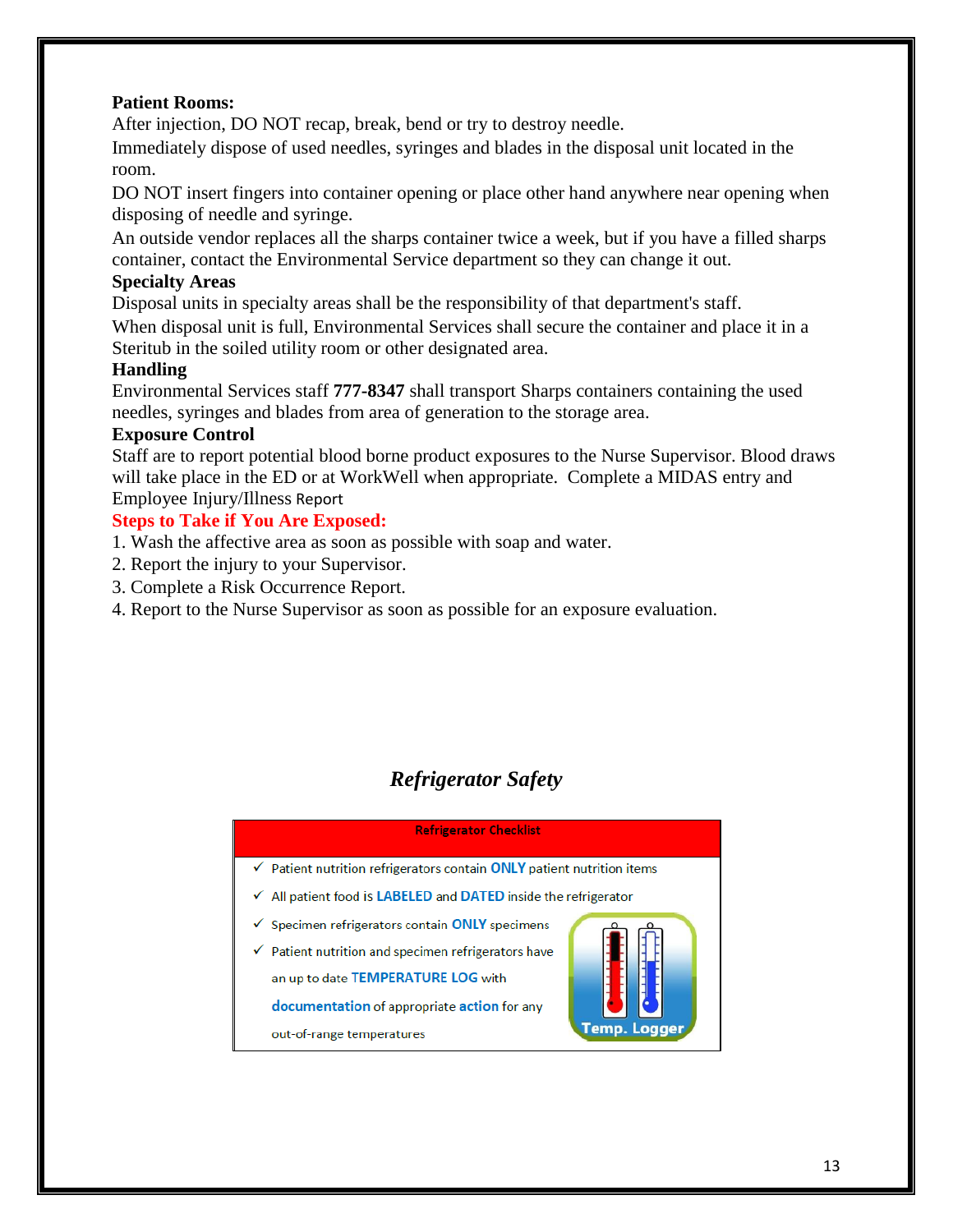# *Code Cart Safety*

<span id="page-13-0"></span>

# *Medical and Utility Equipment*

<span id="page-13-1"></span>To minimize electrical hazards, we have a **Preventive Maintenance Program** for electrical and electronic patient related equipment.

All non-patient related equipment that is likely to come into contact with patients will receive a one-time safety inspection.

**Equipment repair** other than scheduled preventive maintenance shall be requested from Facilities Management at 777-8347**.**

If an item is **DEFECTIVE**, it shall be clearly identified by putting on an orange "**Caution – Out of Order**" tag on it.

# *Electrical Safety*

#### <span id="page-13-2"></span>*General*

The following general electrical safety guidelines should be followed by all employees/students working at health care facilities:

- Complete training before using electrical equipment.
- Do not plug two pieces of medical equipment into a single outlet.
- Do not use extension cords. (Personal computers may be plugged into a multiple outlet strip.)
- Do not use frayed or broken cords. Do not use equipment that sparks or smokes. Do not use home appliances in the health care facility.
- Report equipment problems before accidents occur.
- Know when and how lockout/tagout procedures are used in your facility.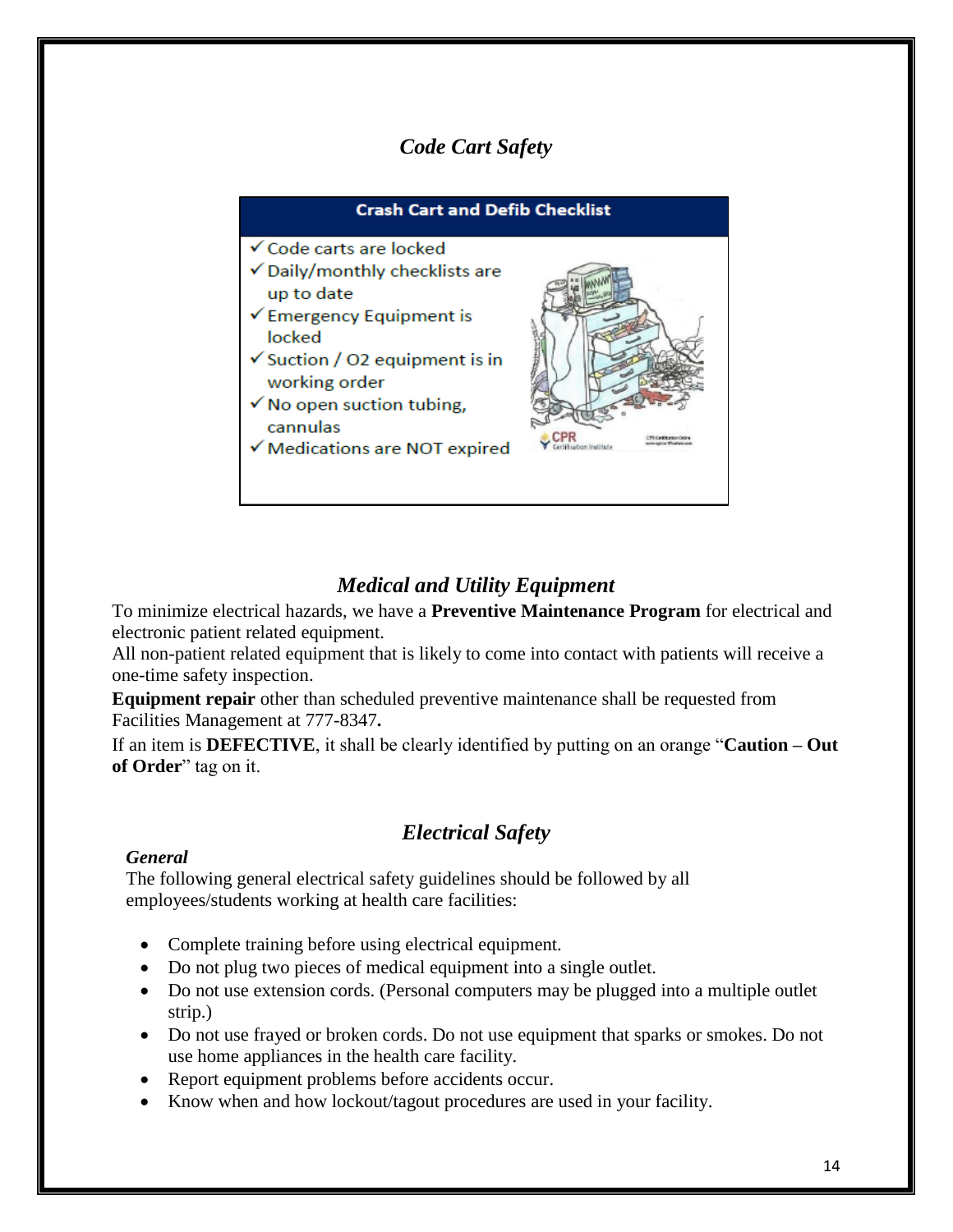### *OSHA Tagout/Lockout*

To prevent electrocution when electrical equipment is under repair, OSHA requires health care facilities to use a lockout/tagout procedure. An electrician "locks out" the equipment by disconnecting it from the power source and placing a locking device on it that prevents it from being turned on. The electrician "tags out" the device by attaching a tag stating that the equipment should not be used because it is under repair. The electrician must sign this tag. **\*\*Please call 777-8347 For any electrical or maintenance issues you may encounter \*\***

#### *Summary*

By following lockout/tagout procedures and other rules governing the use of electrical equipment, and by reporting any potential electrical hazards that you observe, you are contributing to the safety of clients, visitors, employees and students of St. Mary's Health System and fulfilling a crucial job responsibility.

<span id="page-14-0"></span>**\*\*Please call 777-8347 For any electrical or maintenance issues you may encounter \*\***

## *Proper Body Mechanics*

Using proper body mechanics can significantly reduce your risk of injury. Maintain the normal curves of the back, plan your movements ahead of time, do not remain in one position for an extended period of time, Maintain a wide, stable base while you are standing, Turn, by using your feet, rather than twisting.

Keep your stomach muscles firm while lifting and participating in daily activities. Keep items close to body when lifting or carrying,

Lift with your legs, NOT with your back (bend your knees when lifting), If possible, always push instead of pull.

<span id="page-14-1"></span>REMEMBER to use lifting equipment if trained…and ask for help if you need it.

# *Emergency Preparedness*

## **Emergency Management Planning**

When a situation requires major shifts in operation, personnel, or outside assistance to provide even limited services, the emergency event for that health care facility requires activation of the Emergency Operations Plan (EOP).

The objectives of all emergency management planning and actions include keeping an emergency from expanding to a disaster, getting back to the pre-event state of operation quickly, and maintaining safety for all patients, visitors and staff during emergency conditions.

A health care facility's EOP must describe how the facility will provide backup electricity or natural gas during a power outage to maintain essential services when the pre-event power system is interrupted.

The services that must be maintained during an emergency include:

Blood bank and tissue storage

Emergency care and operating rooms

Medical air and vacuum systems

Life-support equipment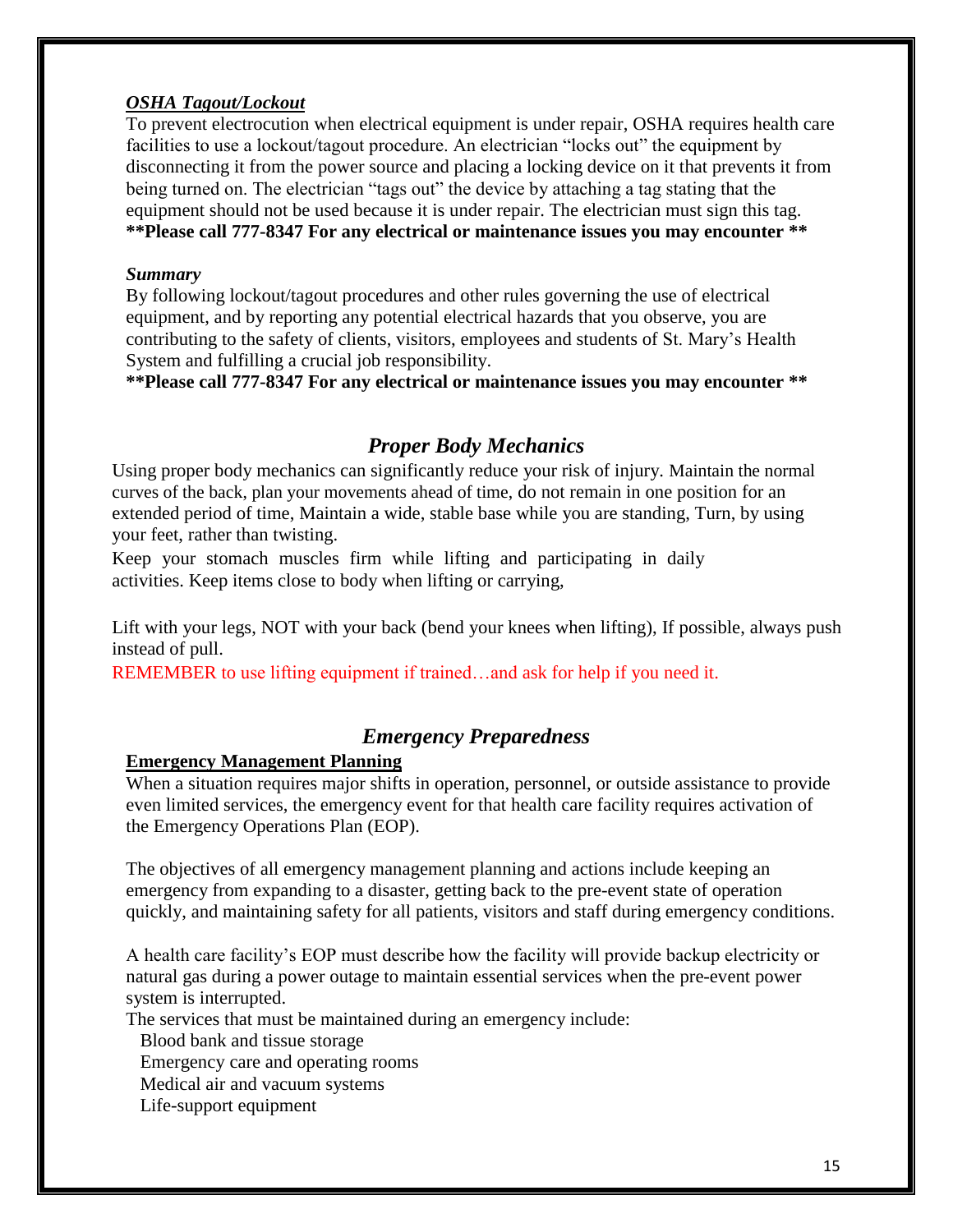In developing emergency plans, emergency management officials classify disasters by four main causes, or hazard groups:

Natural disasters Technological disasters Human Hazards Hazardous Materials

The six critical areas of emergency management are:

Communication Resources and assets Safety and security Staff responsibilities Utilities Management Client clinical and support activities

Preparing for emergencies requires careful planning and practice. This facility has a plan in place that defines the roles of departments in case of a wide variety of emergencies. The safety of everyone in our facility – clients, staff, students and visitors – may depend on it.

# *Infection Prevention*

<span id="page-15-0"></span>At St. Mary's Health System, safety is very important. You must understand and follow several procedures to reduce health risks to both you and others. Some measures used in Infection Prevention that helps to prevent the spread of contagious diseases are:

- 1. Washing your hands,
- 2. Using personal protective equipment,
- 3. Up to date Immunizations (Flu, MMR, Pneumonia)
- 4. Following standard precautions and transmission-based precautions, and
- 5. Disposing of trash safely

### **Hand Washing**

One of the simplest, but most effective ways to prevent infection is to wash your hands Microorganisms are everywhere; the skin is covered with them

Hands should be washed with soap and water for at least 15 seconds:

- After coughing, sneezing, or blowing the nose
- After using the bathroom
- Before and after patient contact
- Before putting on gloves
- After removing gloves
- After contact with items or equipment in a patient's *vicinity*
- When moving from a contaminated body site to a *clean site*

The fifteen second, seven steps when washing your hands for best protection in infection Prevention are:

- 
- 
- 1. Wet your hands,  $\frac{4}{1}$ . Rinse thoroughly,
- 2. Apply soap, 5. Dry with paper towel,
- 
- 3. With friction, wash front and back of  $\qquad 6.$  Use towel to turn off faucet  $\&$  open door,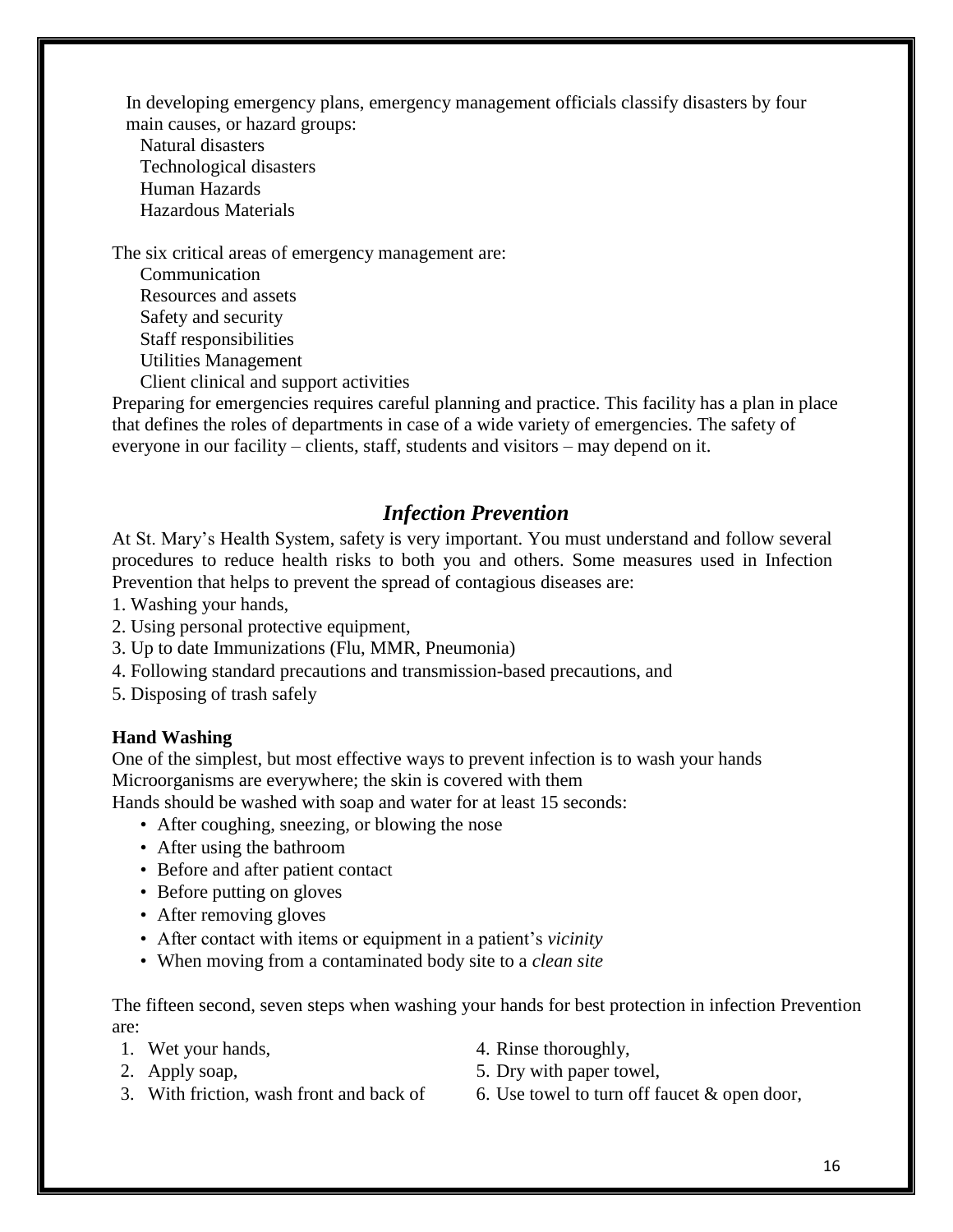hands and between fingers,  $\frac{7}{2}$ . Dispose of towel in receptacle.

## **Dress Code**

- 1. A clean uniform should be worn when coming on duty
- 2. Shoes should be clean and in good condition

# **Finger Nails and Artificial Nails**

Non-St. Mary's Health System Staff that provide direct patient care are required to adhere to the following:

- 1. No artificial nails or nail extenders;
- 2. Natural nail length that does not extend beyond the fingertip;
- 3. Polish will be allowed, providing it is un-chipped and clear, or flesh tone.

# **Personal Protective Equipment (PPE)**

- 1. Gloves, gowns, and facemasks of shields are used to protect you from blood and other body fluids
- *2.* The choice of PPE depends upon the type of precaution being used and the particular situation at hand.
- *3.* Please contact department leadership if necessary PPE is not readily available*.*

# **Standard precautions include:**

Washing your hands before and after patient/resident contact**.**

Using gloves for contact with blood, body fluids, mucous membranes, broken

skin, or skin that may have an infection.

Using gowns if you are likely to come in contact with body fluids, or if other infectious material is likely to touch you.

Using protective eyewear if body fluid is likely to splash on you.

Wearing gloves when handling any soiled patient care equipment or soiled linen so that you do not spread infection.

Cleaning and disinfecting surfaces that are likely to be contaminated, such as patient care equipment that will be reused.

Properly disposing of items that will not be used again.

**Note:** If a patient has a sign on the door that says, *"STOP, Check at Nurse's Station prior to entering the room,*" staff should NOT enter that patient's room until you are trained. This sign will have sections for airborne, droplet and contact precautions on it. Any tasks should be turned over to the nurse caring for this patient.

## **Your safety is important to us.**

The St. Mary's Health System Infection Prevention and Control Manual is designed to protect one of our best assets - you! Please follow these policies and use all the safety devices that St. Mary's Health System makes available to you.

Infection Prevention (control) policies, the Exposure Control plan, the Tuberculosis plan, and the OSHA Bloodborne Pathogen Standard can all be accessed on the St. Mary's Health System Intranet. Under "Policy Stat" type then click on "**Infection Prevention and Control Manual**" to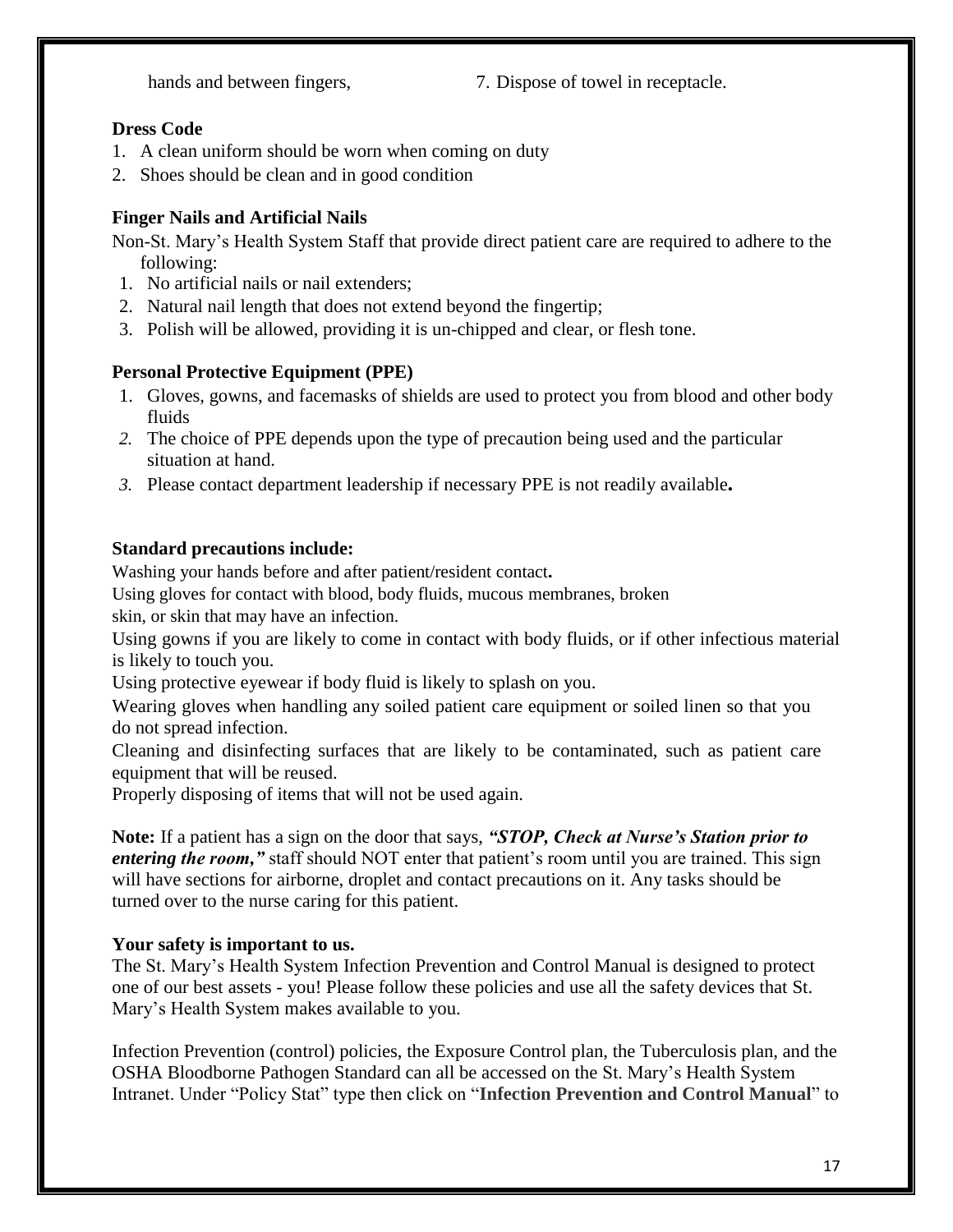explore the infection control links and several other policies dependent of specific areas of care.

If you wish to speak with the Infection Preventionist, please ask your supervisor for the name and number of the IP or call the **Infection Prevention (Control) Department at 777-8515.**  After business hours, you may reach Infection Preventionist, if necessary, after speaking with the House Supervisor.

You will be screened for tuberculosis (TB). Staff with a negative PPD skin test will be given clearance.

### **\*\*A positive PPD skin test will require further testing. \*\***

**Note: If the TB test protocol is not followed and is not read on time, the Temporary Staff will be responsible for the charge.**

**Proof of complete Hepatitis vaccine series (three shots) or proof that the series has started, is required prior to start of employment.**

## **Reporting**

• Report all blood or body fluid exposures to the Nurse Supervisor. Refer to Policy **Bloodborne Pathogen/Post Exposure Policy for Exposure to HIV, Hepatitis B, and Hepatitis C.** In the occurrence of a needle-stick or other exposure to blood or body fluids, please take these steps:

1. First Aid:

Needle-stick and cuts should be washed with soap and water. Splashes to the nose, mouth, or skin should be flushed with water. Remove contact lenses first. Eyes should be irrigated with large amounts of clean water or saline.

2. Report the incident to the staff contact or supervisor in your area of service. Immediately, notify a House Administrator/Supervisor

## **INFLUENZA STRATEGIES** *Ref: Policy HR-49*

1. Seasonal vaccinations are offered to all St Mary's staff, physicians and volunteers annually through the Employee Health department.

2. All St Mary's employees, credentialed practitioners and residents must comply with annual vaccination or declination.

#### **ANTIMICROBIAL STEWARDSHIP Antimicrobial Stewardship**

St Mary's has an antimicrobial stewardship program, which coordinates interventions designed to improve and measure the appropriate use of antimicrobials. The program is overseen by the Antibiotic Stewardship Committee, a multidisciplinary group representing: Physicians, Pharmacy, Nursing, Infection Prevention, Patient Safety and Clinical Microbiology.

The Goals of Antimicrobial Stewardship are:

- Achieve optimal clinical outcomes related to antimicrobial use,
- Decrease development of resistant organisms,
- Decrease antibiotic treatment related illnesses (e.g., C-diff),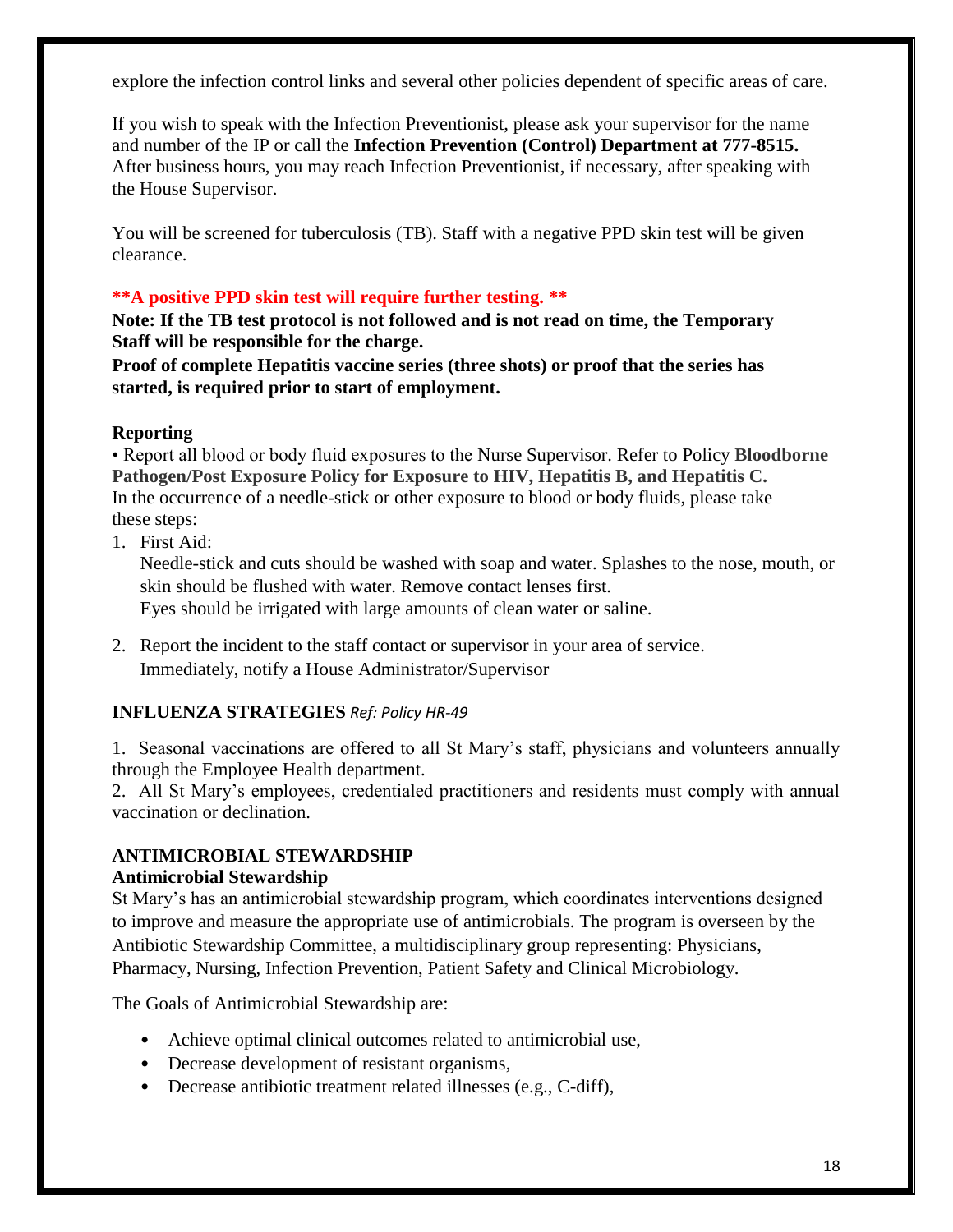- Decrease the risk of adverse effects.
- Educate patients, nurses, physicians and all relevant health care staff on best practices for antibiotic use.

Pharmacists are available to consult with providers (insert Pharmacy phone extension).

# *Pain Assessment and Management (DNV Accreditation Requirement)*

<span id="page-18-0"></span>St Mary's recognizes that patients have a right to effective pain management and has guidelines and protocols to properly assess and effectively manage pain which ensure that:

- Pain is assessed initially and periodically.
- Pain is addressed in accordance with the care, treatment and services provided.
- Pain assessment and management education is provided to all relevant providers.
- Information is available for patient and families regarding the process of pain management as well as possible limitations and side effects of treatment.
- We are sensitive to personal, cultural, spiritual and ethnic concerns in communicating with the patient regarding pain management.

Link to Pain Assessment/Reassessment policy

<https://covenanthealth.policystat.com/policy/6059183/latest/>

# *Quality and Performance Improvement*

# <span id="page-18-1"></span>**DNV (Det Norske Veritas)**

St. Mary's Health System is accredited by Det Norske Veritas, an independent organization with a Mission to improve the safety and quality of care provided to the public by healthcare organizations. Healthcare organizations must be evaluated by a Medicare-approved accrediting body to receive payment for services to Medicare patients.

St. Mary's Health System uses the Internal Audit and Tracer Methodology throughout the organization to continuously evaluate staff adherence to the principles of safe patient care. DNV Accreditation certifies an organization's adherence to basic measure of quality and safety. DNV's accreditation process requires occurrence compliance with ISO 9001 quality management standards.

## **ISO 9001 – What is ISO 9001?**

ISO 9001 is an international standard by which organizations manage the quality, business and compliance of the organization. ISO 9001 was developed through the International Organization for Standardization. ISO 9001 is not specific to healthcare but is highly relevant in its requirements to control documents, set quality objectives and take corrective/preventive action*.* The ISO 9001 standard provides specific requirements for a Quality Management system that enhances the ability to consistently deliver care that meets patient needs, as well as regulatory requirements. Improving and enhancing patient safety is the best way to provide patient centered care.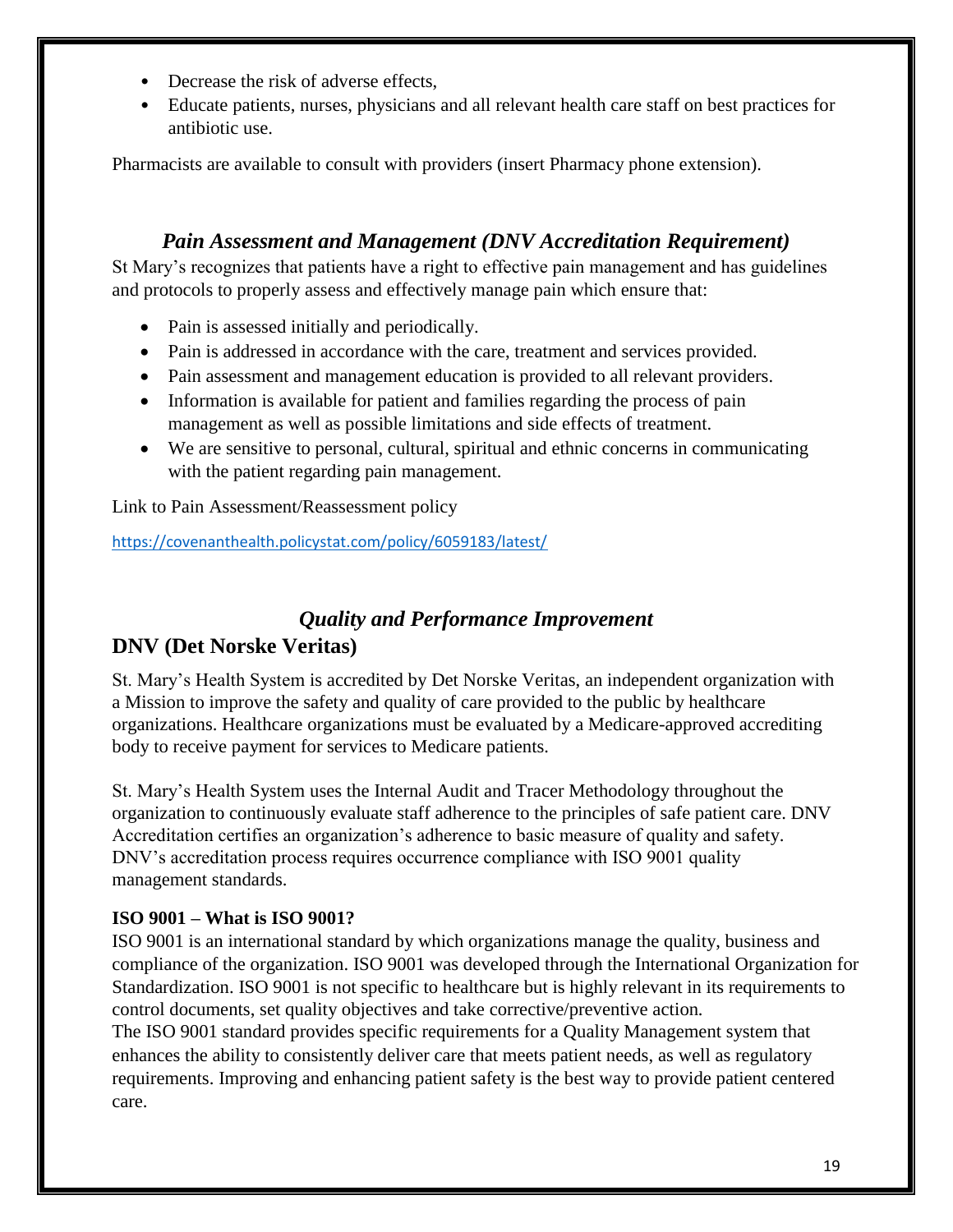Document Control is a core process of an ISO 9001. Internal and external documents are reviewed and approved prior to implementation. Documents that require medical staff approval are approved by the Medical Executive Committee. Current versions of policies and clinical protocols are accessible on PolicyStat.

<https://covhealth.sharepoint.com/sites/resources/Lists/PolicyStat%20Links/AllItems.aspx>

# *Quality Policy Explained*

# <span id="page-19-0"></span>**St. Mary's Health System has a Quality Policy that explains:**

# **What IS Quality?**

**Safe:** patients are not harmed during their care

**Timely:** patients are not made to wait

**Effective:** patients' underlying conditions are treated with the best evidence-based medicine

**Efficient:** patients are treated using the appropriate resources

**Patient-Centered:** patients are made to feel trust, belonging and hope in their care; patients and families are included in decision-making

## **How do we deliver Quality in our services?**

By putting ISO 9001 principles into practice: engaging our workforce, partnering with physicians, servant leadership, continual improvement, adhering to best practices and innovation.

## **How do we manage Quality?**

Our management team sets ambitious targets, develops realistic plans with employee input and tracks performance with scorecards

## **What is a Quality Management System?**

A way of defining how and organization can meet the requirements of its customers.

## **Quality Plan**

St. Mary's Health System works to continuously improve the delivery of high-quality care with the participation of patients and families as well as members of the governing body, leadership, clinical staff and non-clinical staff. As such, the SJH Plan is an extension of the Mission, vision and values of Covenant Health.

## **What is our typical Improvement Model?**

We typically use the Plan-Do-Check-Act (PDCA) improvement model. It is used for testing change by planning it, trying it, observing the results, and acting on what is learned.

## **Identifying and Reporting Abuse and Neglect**

- Any healthcare worker who reasonably suspects abuse or neglect, child or adult, should report his/her suspicions
- Consult Risk Management who can assist with external notifications and reporting requirements.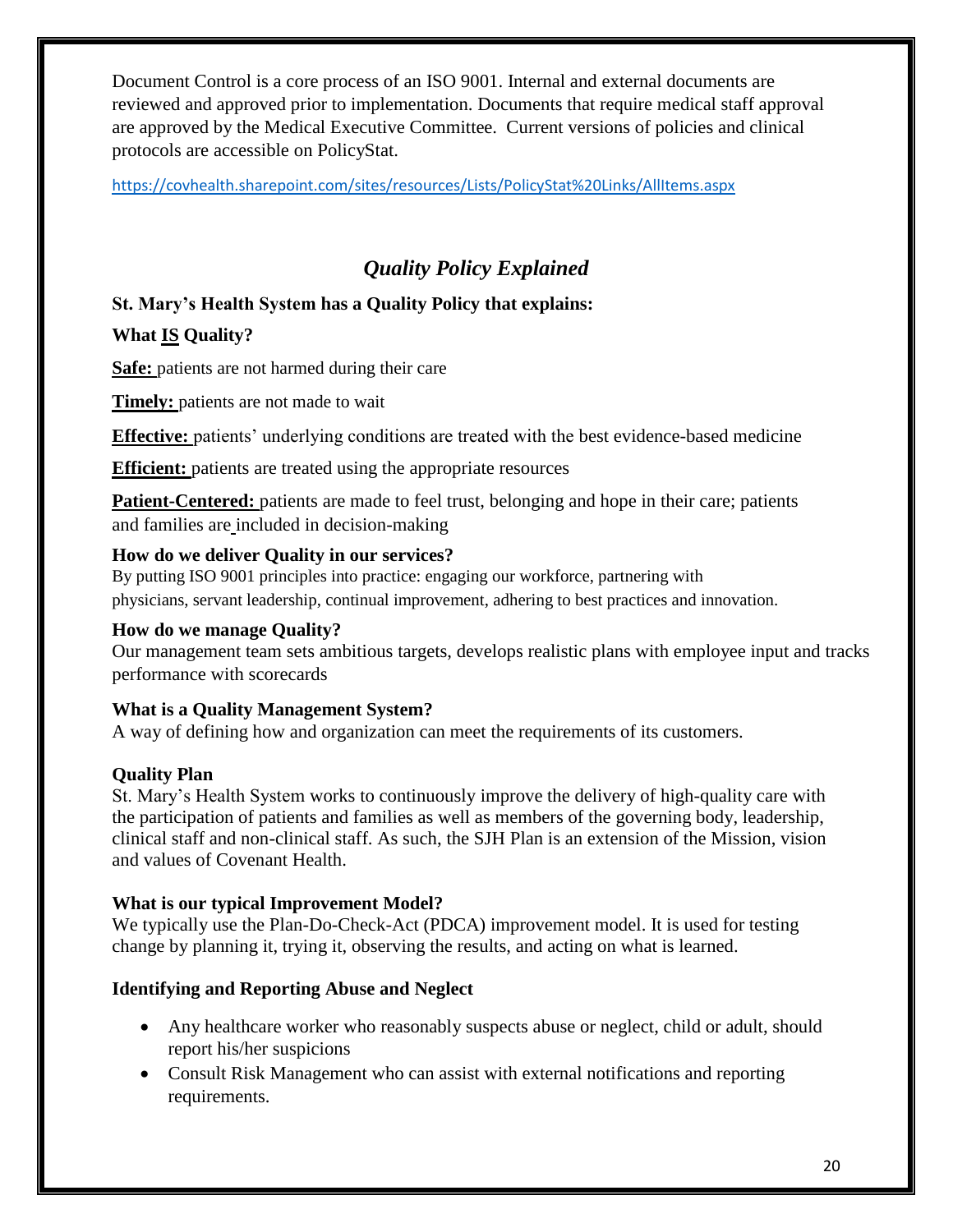• Provide necessary medical care

# *How to Access Interpreters*

<span id="page-20-0"></span>St. Mary's Outpatient & Ambulatory Departments:

When scheduling a patient in Epic, you will be prompted to enter the patient's primary language, if they need an ASL interpreter or a spoken language interpreter and/or if they need an auxiliary aid.

If you answer "yes" to an interpreter need, the Interpreter Services work queue will auto populate with your interpreter request.

The Interpreter Services staff will triage your request and assign the most appropriate interpreter modality (live in person, phone or video interpreter). Documentation of which modality that has been assigned can be found in the "appointment notes" section for staff to view when they check their daily patient census.

St. Mary's Health System Inpatient, Urgent Care & Emergency Departments: The same process as above except that the department requesting an interpreter will be notified via email as to which modality has been secured for the encounter.

\*Urgent Requests less than 24 hours away: In addition to the information listed above: Contact the Switchboard 24/7, at 207-777-4191.

Immediate needs that can't be fulfilled by video or phone interpreting service, please contact 207-777-4191.

Over the Phone Interpreting (OPI) Service (200+ spoken languages)

1. Dial **1-800-481-3293** to access interpretation services.

2. When prompted, enter acct **# 501014954**

3. Upon the 2nd prompt, enter the St Mary's Health System dedicated 4-digit Pin 2447.

4. At the third prompt, say the name of the language you need

5. Select if you would like to add an additional person to the call

6. When the interpreter comes on the line, give the interpreter a brief explanation of the call.

Video Remote Interpreting (VRI) (spoken & sign language)

### **Video Remote Interpreting (VRI) (spoken & sign language)**

- 1. Obtain the VRI Device from the Switchboard.
- 2. Instructions are attached to the VRI device.
- 3. Instructions are attached to the VRI device.